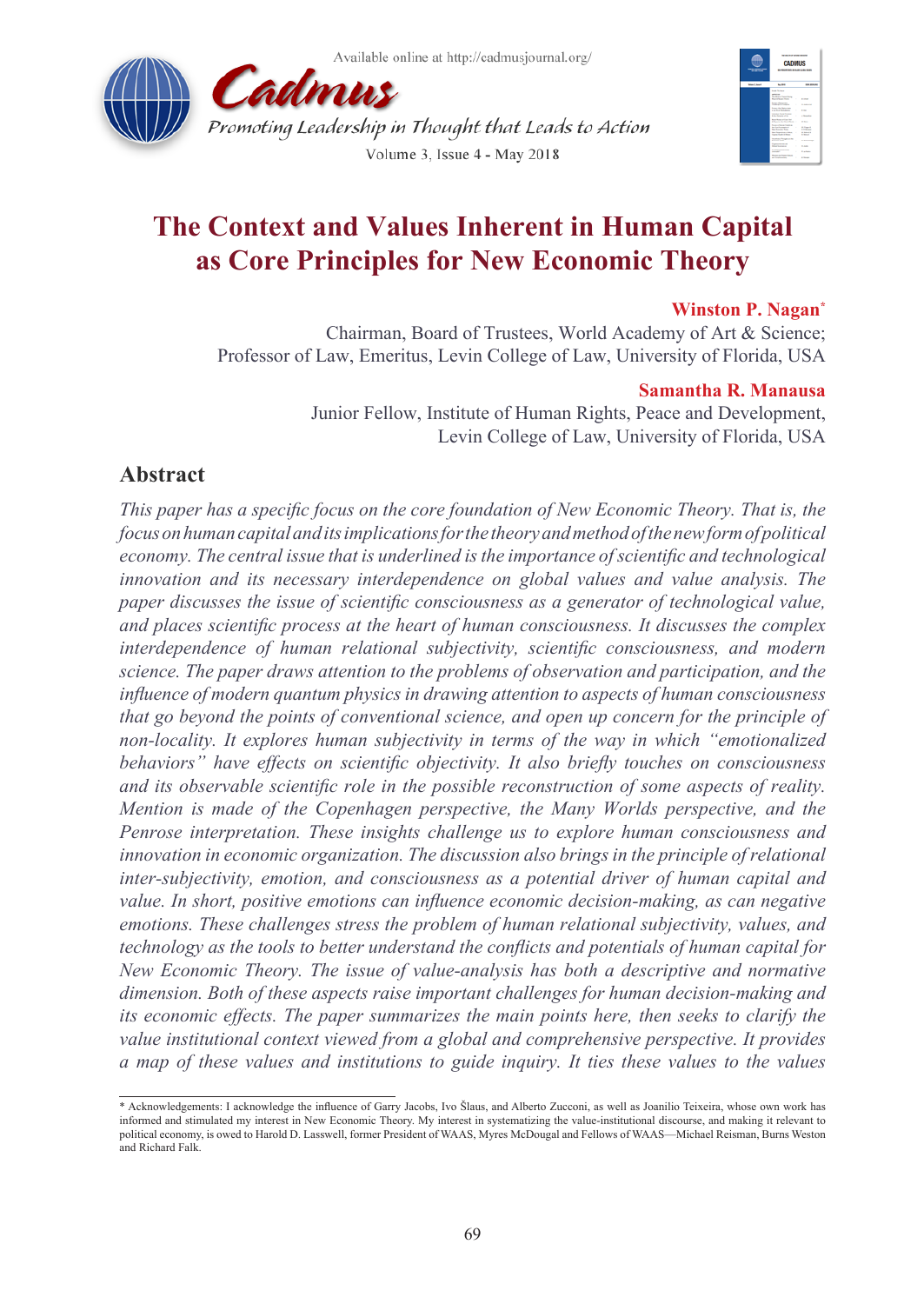*reflected in the UN Charter and International Bill of Rights. This clarification is an important challenge for understanding the impact of technology, consciousness, and the fundamental values upon which international public order is based. The paper concludes with an outline of value frameworks that should guide New Economic Theory based on human capital, and which could serve as a basis for the evolving New Economic Theory to enhance the public order. Human capital is the central principle of both theory and method for the advancement of New Economic Theory, founded on the problems of contextual reality, the ubiquity of value analysis, and the responsible management of political economy at the global level.*

*"Economic theory must find space for the limitless potential of human capital."*

# **1. Technology, Relational Subjectivity, Sentiment, and Human Capital**

### *1.1. Human Capital, Technological Innovations and Values*

We live in a world of dramatic scientific, technological, and intellectual advances. These advances hold challenges for the future prosperity and well-being of humanity. These dramatic changes have impressed upon us the need for some rethinking of political economy from a global point of view. The central feature of the smart deployment of human capital recognizes the technological anticipated revolution as a major foundation of individual and community value. The individual in the midst of scientific and technological consciousness comes to these matters with the inherent energy that drives human beings to survive and achieve. The energy of the human being is complemented by creative capacity. These two qualities are the foundations of human and social capital. However, conventional economic theory seems to have a very narrow view of values, human energy, and creativity. The new economic theory seeks to find appropriate space for rethinking the issue of human and social capital which makes the individual and the human population the central emphasis of new economic theory.

Because we live in a world that is in the midst of an accelerating technological revolution, the consequences of dramatic technological innovation and change quite literally impose dramatic changes on the way social and economic processes work. The physicist Albert Einstein put the dilemma this way: "There are only two ways to live your life. One is as though nothing is a miracle. The other, as if everything is." So dramatic have technological and scientific developments been that they challenge the traditional grounding of human identity, spiritual aspiration and consciousness itself. Today we live in a world that is radically transforming itself. Indeed, we already experience the radical transformations in communications and transportation technologies. Communication has been compressed between human beings so that information is instantly communicated across the planet and technological innovations in travel have radically compressed the distance of both time and space between human beings. Even more dramatic by the compression of time and space are the findings of modern quantum physics. Quantum physics has discovered the principle of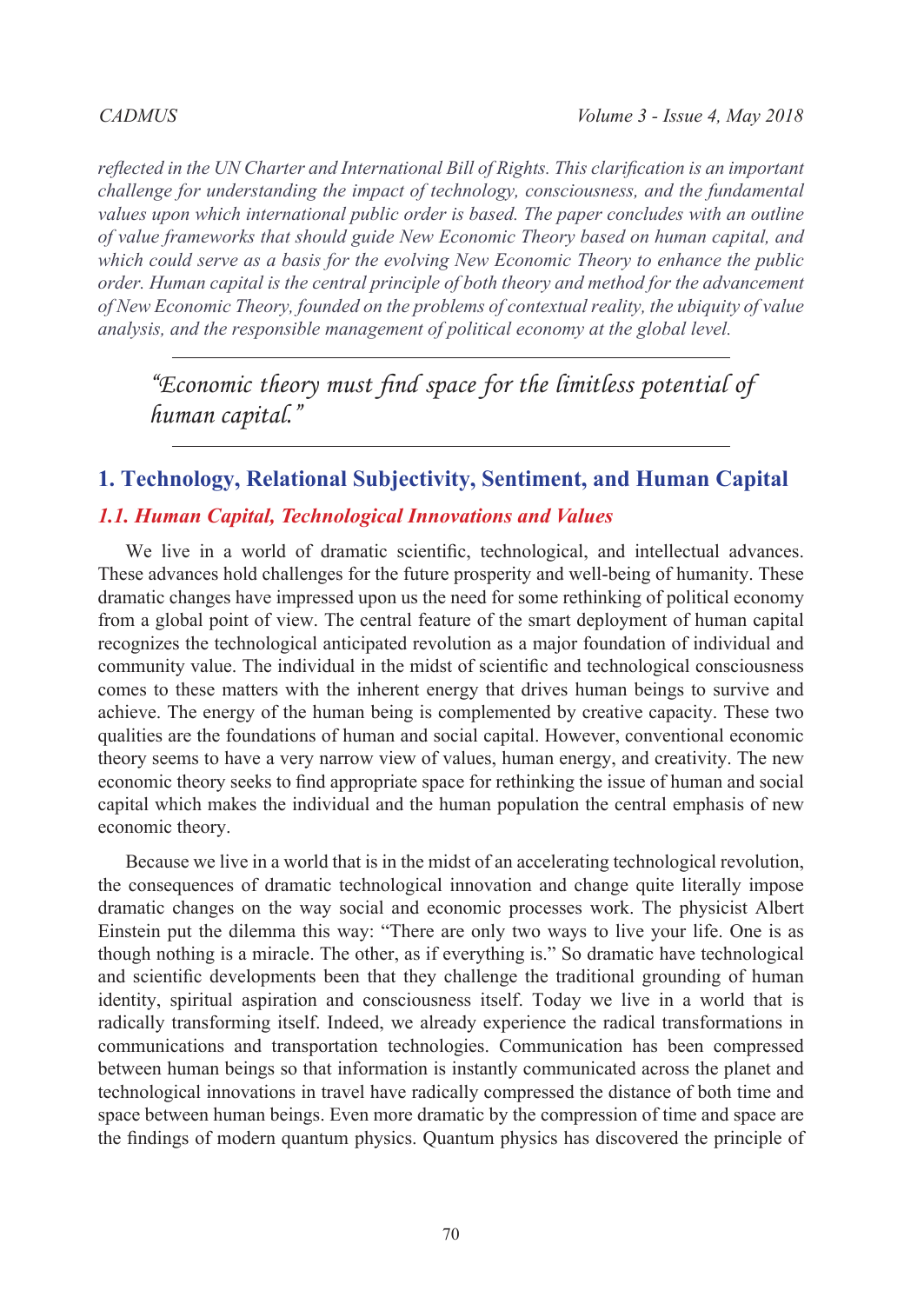"nonlocality".<sup>1</sup> In short, there is no measurement between subatomic particles as they influence their movements, even though they may be millions of miles apart. This notion may have dramatic consequences for the future of humanity and technology. In this quantum world the observation of molecules by humans results in the transformation from micro particles to waves.<sup>2</sup> When observation ceases, they revert to the physics of micro particles. This has incredible implications for human consciousness and its capacity to influence the world outside of the human observer.

 In the context of major coercion and more, the development of modern armaments including thermonuclear weapons and delivery systems put in the reach of human decision the basic question of whether

*"Human consciousness is the tool or lever for the development of spiritual conscious aspirations."*

humanity will be sufficiently shortsighted to destroy itself. Most recently, North Korea has successfully launched a missile capable of delivering weapons of mass destruction. Indeed, right next to the Republic of China, it appears that the Korean mighty mouse has armed itself with dangerous weapons that threaten security.<sup>3</sup>

In the areas of industrialization in which the mass production of goods and services is tied to technological innovation, these processes are increasingly dependent on modern innovations and less dependent on human labor<sup>4</sup> . This is an area where change requires a radical rethinking of the role of labor and social stability in human relations. Even more remarkable are the developments in the areas of artificial intelligence. Scientists predict that shortly within the grasp of modern science will be instruments of artificial intelligence vastly superior to those of the humans that created it.<sup>5</sup> This may raise the difficult question of whether such artificial forms of intelligence may resist control by human agency. The critical question may well be whether robotic rationality may be superior and less prone to error than human rationality. Will global security be more reliable in the hands of robotic rationality than the vulnerabilities and weaknesses of human psychological capacity? Other technological prospects include the radical new developments for the advancement of solar energy. Scientists have already determined that in the molecular structure of sand there are elements which, if isolated, could dramatically increase the collection, storage and distribution of solar energy.<sup>6</sup> Since this is an inexhaustible supply of energy, it could have radical implications for political economy in the social process. These few introductory comments are simply used to raise the question of the role of values in the evolution of the technological capacity of the human family. It seems obvious that economic theory must find space for the limitless potential of human capital.

# **2. Technological Progress, Social Process, Values, and Human Capital in New Economic Theory**

#### *2.1. Technology, Scientific Progress and Human Capital*

We would contend that values are implicated in virtually all levels of technological innovation. The problem with values in this context is that they are produced and understood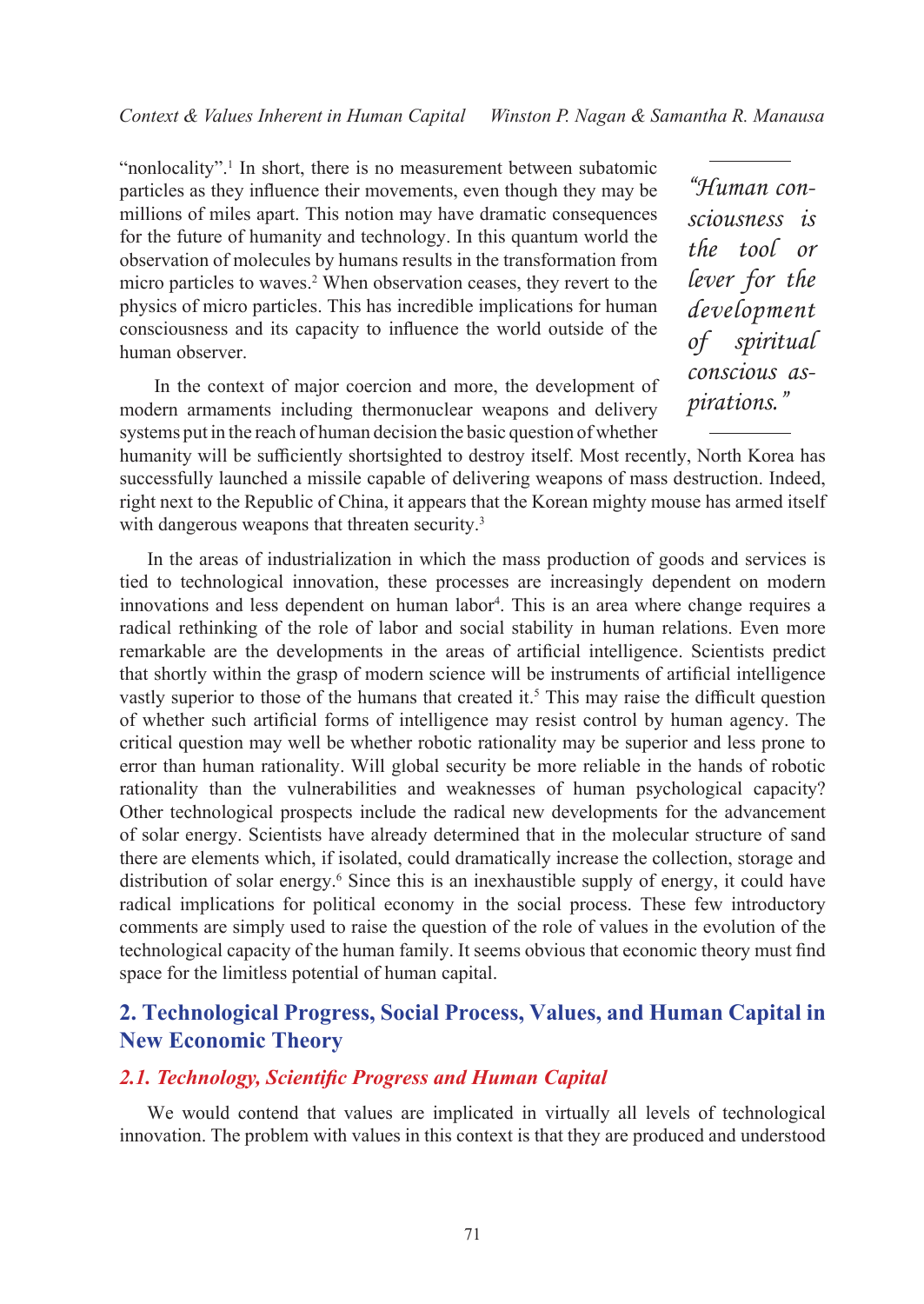by the same intellectual processes that generate technological innovation and change. In short, technological progress and the importance of values in understanding and providing normative guidance for such processes emerge existentially from the development of human consciousness.7 The question is, what do we understand about human consciousness? For the scientists, human consciousness would simply be necessary for the development of scientific reason and scientific rationality. From the perspective of the culture of transcendental experience, human consciousness is the tool or lever for the development of spiritual conscious aspirations. In general, scientists tend to accept the idea that there does exist a form of consciousness which indirectly influences scientific reason and scientific achievements. However, scientists have had difficulty in understanding a possible connection between the study of the human brain and the study of human consciousness. The central problem is whether consciousness is a reality or an illusion. To some scientists the idea of consciousness is simply one of the great mysteries that confronts scientific inquiry. To other scientists it is really a non-problem. Following on this conclusion, many scientists believe that consciousness is insufficiently scientific to waste such time on it. At most, consciousness may simply be a byproduct of complex physical processes. Another problem is that in general, scientists tend to believe that consciousness is something that lies outside of the boundaries of normal science.<sup>8</sup> An important contributing factor to the notion that consciousness is outside of science is the philosophy of science grounded in positivism. Positivism suggests that the concerns of science be completely objective and distinct from the contamination of human subjectivity and values. It insists on the principle that science has an exclusive preoccupation with the *is* and not with the *ought* implied in value analysis.<sup>9</sup>

Modern physics has raised important questions, which implicate the process of consciousness; this further implicates the problem of values. In the 1920s, Heisenberg, one of the founders of quantum physics, made a completely inexplicable discovery. He discovered that when observing subatomic phenomena, it was impossible to separate the observer from what was observed.<sup>10</sup> The observer influenced the movement of subatomic particles. This means that the observer has a level of subjectivity that influences the object of observation. This is an uncomfortable conclusion for strict positivism. The economic observer would appear to be both the observer and the participator in the economic order.

# *2.2. Human Subjectivity, Consciousness and Modern Science (The Foundations of Human and Social Capital)*

Human subjectivity\* in the form of perspective has been largely a field monopolized by the psychological sciences. It has been in a very important way also, a field dominated by religion. Today this sharp division has been eroded as the field of quantum mechanics has

See also Brown, "Q Methodology and Qualitative Research" (1996)

<sup>\*</sup> Bringing human subjectivity to the center of an appropriate focus of inquiry for scientific consciousness raises the critical question of the absence of objective measurable indicators of shared human subjectivity and shared professional consciousness. This is an issue that has generated an important interest in the measurement of subjectivity. A founding presence in this initiative was William Stephenson. Stephenson was an Englishman. He obtained a PhD in both physics and psychology. He is credited with developing a credible scientific method for the measurement of shared human subjectivity. His method was called the Q Methodology. The Q methodology is described as "a methodology for dealing with intra-individual data. Its relations to other methods of multivariate data analysis are described and, in particular, the implications of factor analysis for it… the practical applications to different fields, e.g. type psychology, social psychology, projective tests, etc." See Stephenson, *The study of behavior; Q-technique and its methodology* (1953).

Brown, "A Primer on Q Methodology" (1993),<www.operantsubjectivity.org>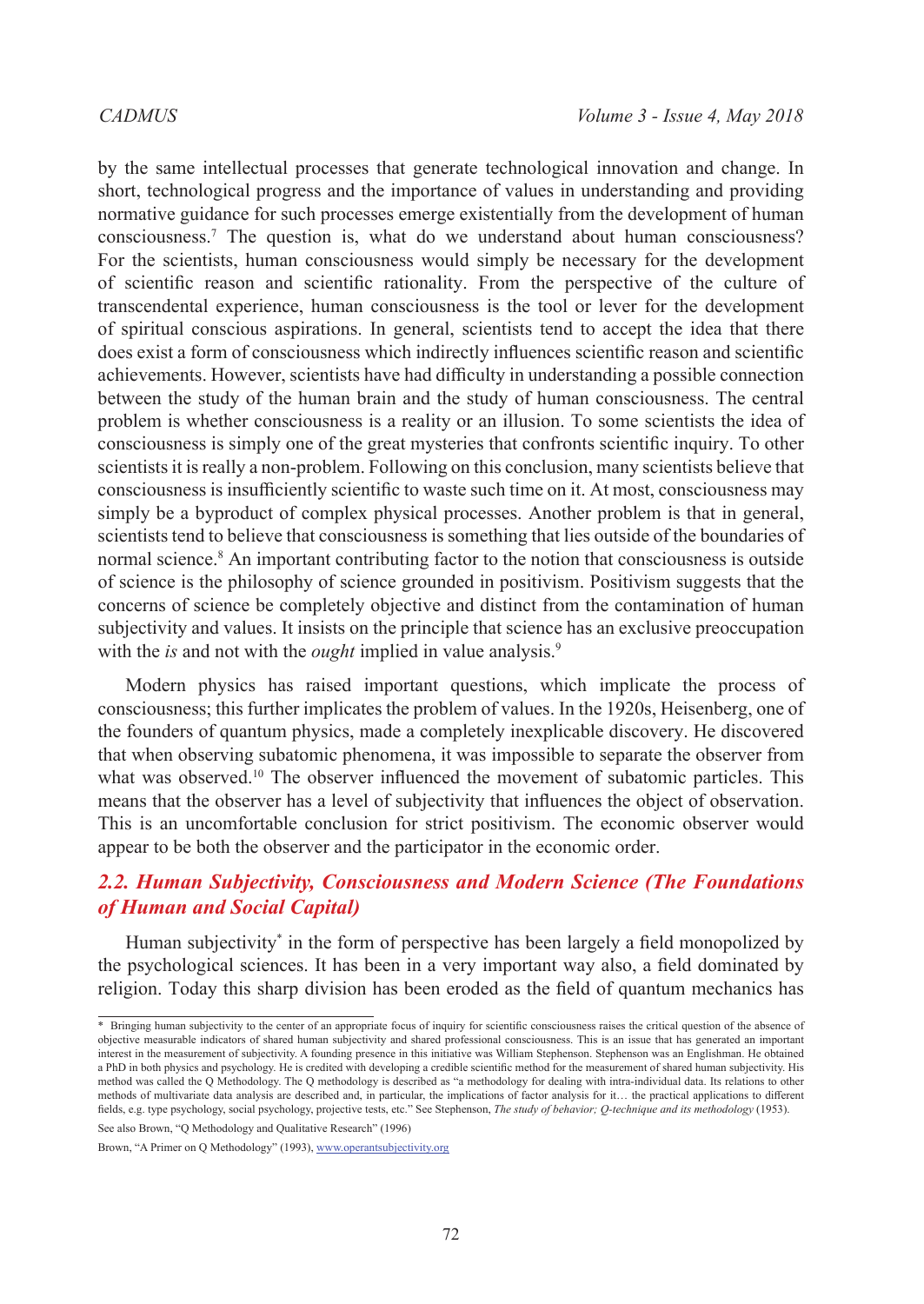disclosed properties and insights of micro-particles and waves. The experiments in quantum physics confirm results that are sometimes described as weird. The results do not make sense in the world of cause and effect as objectively observed. One of the insights of quantum physics is the role of the observer in shaping the behavior of the particles observed. This has raised the question that human consciousness when focused on the particles has an influence on how the particles behave. In short, observational consciousness appears to be a form of participatory interaction.11 It has been shown experimentally the cells of the body and the DNA communicate through this subtle field of energy that is difficult to quantify or measure. More than that it has been shown that human emotion has a direct influence on living DNA. These effects eliminate the interposition of distance between these objects. According to the physicist Amit Goswami, "when we understand us, our consciousness, we also understand the universe and separation disappears."

The scientific results from quantum physics experiments indicate that the human DNA has an effect on the particles that constitute the matter of the universe. Additionally, the connection between emotion and DNA has effects which transcend space and time. Scientists now believe that there is a matrix of energy that connects any one thing with everything in the universe. This connected field accounts for the unexpected results of experiments. It is further believed that the DNA of the human body gives us access to the energy that connects with the universe. Emotion is the key for tapping into this field.<sup>12</sup> According to the famous quantum physicist Max Planck, "As a man who has devoted his whole life to the most clearheaded science, to the study of matter, I can tell you as a result of my research about the atoms this much: There is no matter as such! All matter originates and exists only by virtue of a force which brings the particles of an atom to vibration and holds this most minute solar system of the atom together… We must assume behind this force the existence of a conscious and intelligent Mind. This Mind is the matrix of all matter."<sup>13</sup>

The central insight of modern physics is that we live in a participatory universe. Human consciousness, it is believed, participates in this universe via human perspectives and emotions and represents a profound insight and even deeper challenge to the age-old question of the being and becoming of humanity. This participatory universe generates the future of multiple possibilities which gives strength and responsibility to the idea of creative orientation. Which of the possibilities may emerge as real would therefore appear to be influenced by emotional filter through consciousness and observation. In short, there is more to the idea of a focus of attention. A focus of attention generates the enemy of human consciousness which may create a possible future reality. Is this a matter relevant to New Economic Theory?

Scientists still dispute the precise meaning of the nature of possibilities and overlapping possibilities. Three of the most important of these interpretations is the Copenhagen Perspective. Theorists here focus on experiments which indicate that a person observing an electron moving through a slit in a barrier suggests that observation itself is what turns quantum possibilities into reality. Second, there is the Many Worlds interpretation. This interpretation is similar to the Copenhagen Perspective but suggests that the possibilities are infinite and all of them exist simultaneously. However, in the "many worlds" view each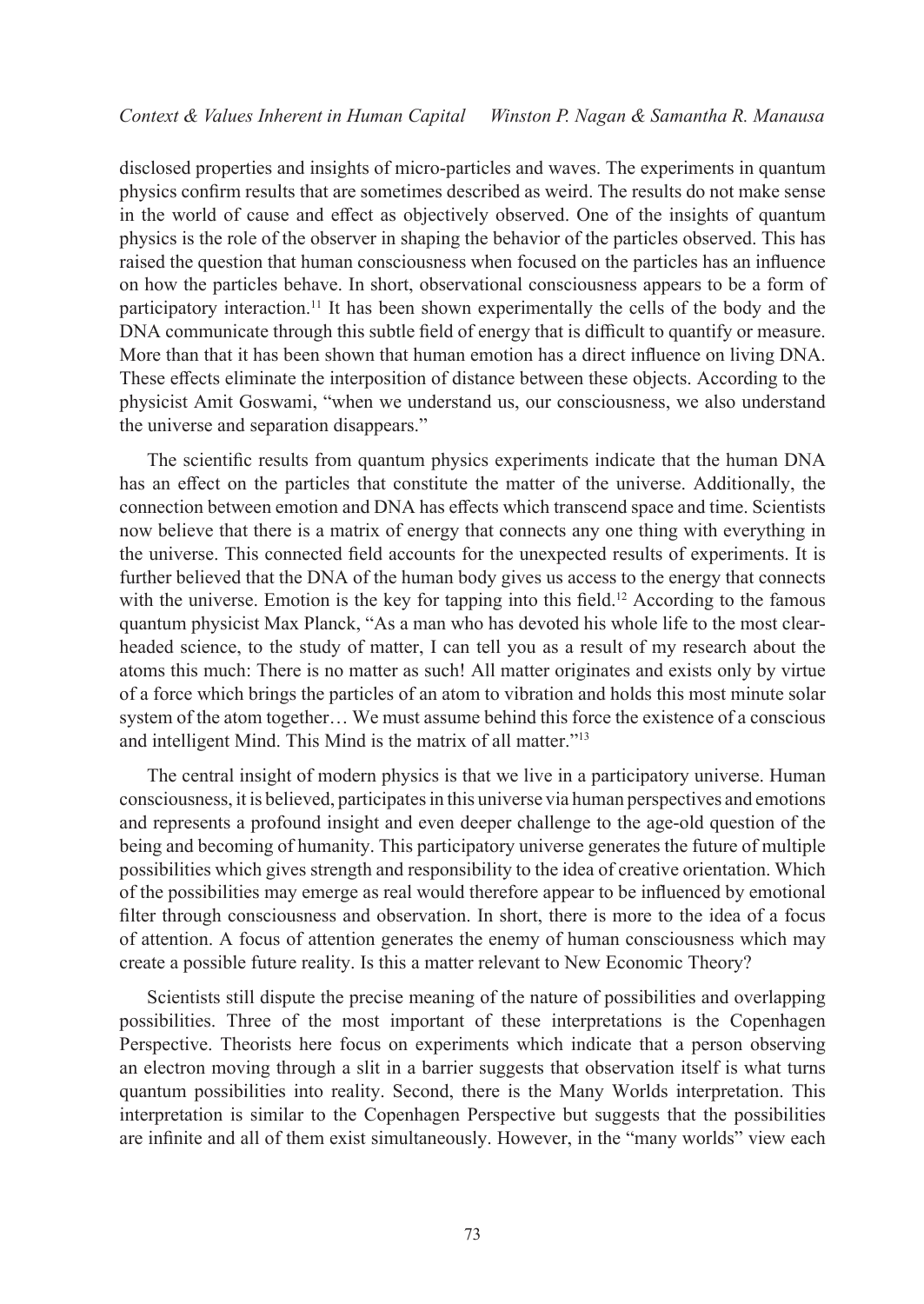possibility happens in its own space and cannot be seen by others. These unique spaces are called alternate universes.

Finally, there is the Penrose interpretation. Here, Penrose maintains the belief of many possibilities existing at the quantum level. However, his theory is distinctive as to what it actually is that "locks" into a particular possibility that becomes our reality. Penrose recognizes that each possibility has its own gravitational field. It takes energy to maintain this field and the more energy a probability requires the more unstable it is. The consequence was that without enough energy to sustain all possibilities they collapse into a single state that represents our reality. The conclusions that are drawn from the insight of quantum possibilities are that emotion as a part of consciousness is the central factor in the choice of reality. In essence, the collapse of the world into a concrete reality in this sense means the success of technological possibilities in the human future. It is difficult to predict casually which kinds of technologies will represent the emergent reality of the future.

# *2.3. Human Relational Inter-Subjectivity: Emotion and Consciousness as Drivers of Human Capital and Value*

It may also be that, in general, societies take for granted the importance of emotion and sentiment in the construction of future generations. Here, intellectually, the idea of affection or positive emotional sentiment may need to be more explicitly recognized as an important cultural and policy preference. In short, emotion and sentiment permeate all human behavior. They may be the driving force about what is right concerning the human prospect and what is required to avoid was wrong with it. Modern scholarship has drawn attention to the importance of the emotions encapsulated in positive and negative emotion.



*Figure 1: Illustration of modern psychological science connecting emotion to the ideas of positive and negative sentiment*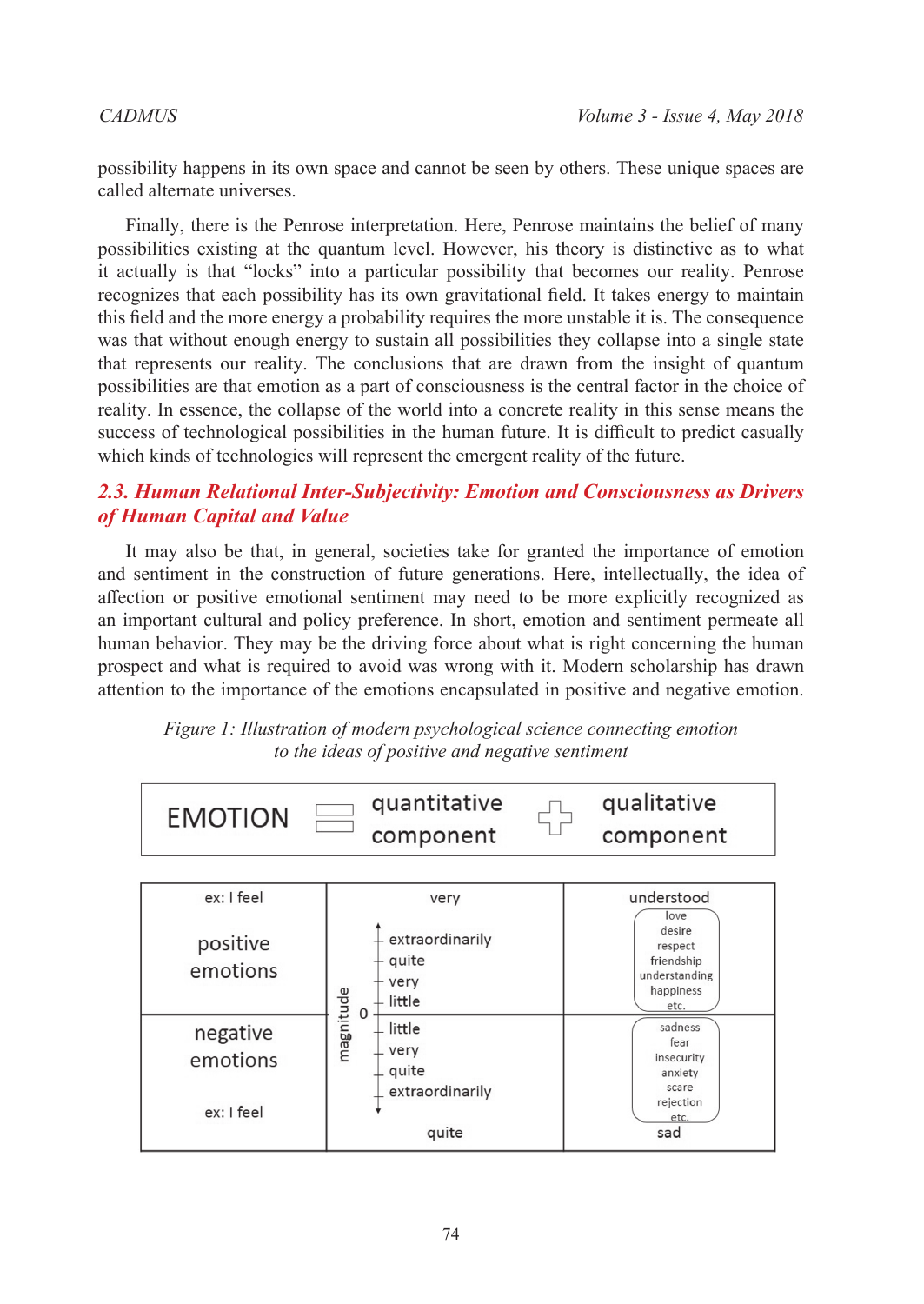Indeed what we suggest is that genocide is impossible when culture, law, and politics give due deference to the principles of positive sentiment or affect and heighten the prospect of genocide and atrocity when the negative symbols of emotionalized hate are dominant. Perhaps the most important insight here is that positive sentiment is a critical foundation for the culture of human rights. Negative sentiment is critical for the denial of the culture of human rights.

Figure 1 is an illustration of modern psychological science connecting emotion to the ideas of positive and negative sentiment. The diagram does not quite explain that positive sentiment as affects is an identifiable social process. The central issue here is that emotion is a driver of human energy and a generator of creativity including the creativity of our technological future. The important point here is that the study of technology insists on strict scientific objectivity, but what triggers this objectivity is the power of inter-subjectivity.

The diagram also underlines the salience of inter-subjectivity for the generation of smart technology.

#### *2.4. Technology, Scientific Consciousness, and Social Responsibilities*

It is widely acknowledged today that science, technology and innovation are some of the most powerful forces directing the future of our global social process. It is also recognized that technology represents remarkable advances as well as existential threats to humanity. Some aspects of technology are, in fact, fairly strictly controlled politically. These areas include nuclear technology, pharmaceuticals, agricultural chemicals, and food additives. Other areas of technological development would appear to be somewhat more anarchic. These areas include the computerization of financial transactions, automation, biological research, and telecommunication systems. The speed of technological development and distribution appears now to be way ahead of the capacity of governance to adapt to the changes that technology generates. This results in social stress, uneven social development, social upheaval, displacement and mass-migration and vast disruptions of stability in social process globally. Leading thinkers in international governmental institutions and global scientific institutions continue to stress the critical importance of the issue of values in scientific research and education and that they are of great importance in the formulation of wise public policy.

### *2.5. Values, Technology, and New Economic Theory*

The discussion of consciousness and values in scientific culture has always been an uneasy business. From a scientific point of view, the proper scientific culture is to be value-free. If the discourse of science is permeated with values, it is permeated with human subjectivity and not scientific objectivity. On the other hand, we know that in human society the important stakes about community organization, endurance, and promise seem to be tied up with values in some form or another. The traditional limit on the use of values from a scientific point of view remains a problem for the subjectivity of value-toned discourse. Say, values in the context of intellectual culture are used in two distinct ways. First, values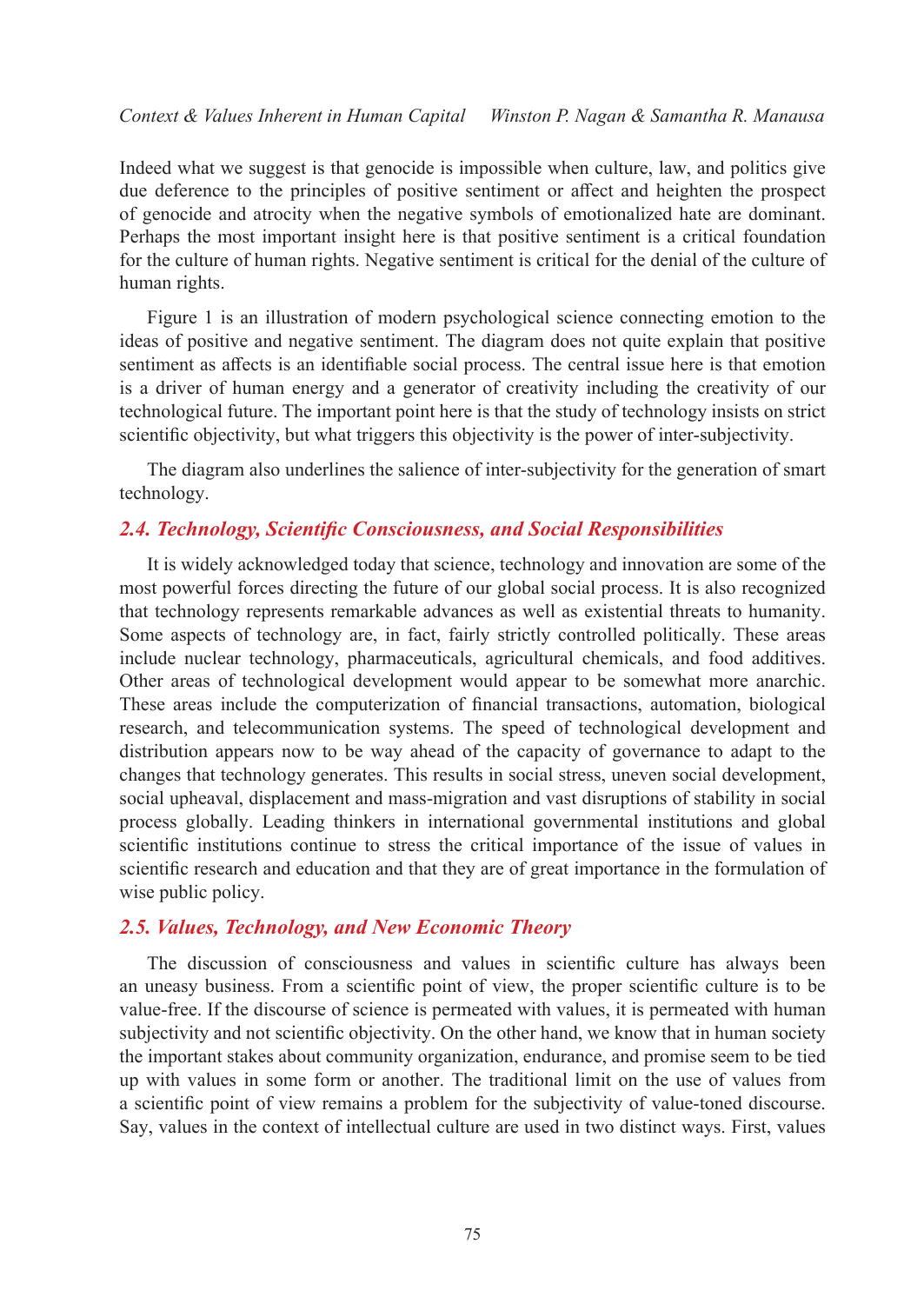are used descriptively. In this sense, the scientific observer is merely observing the valueconditioned behavior of social or legal participators.

What does the observer see? He sees individual human beings acting in a community, energized to pursue the things that they desire or value. In this sense, viewed from an anthropological point of view, what we call things that are desired or valued might, in a basic sense, be the human needs that the individual seeks to secure in the social context of his or her life. This is simply a descriptive inquiry into what the individual wants, how the individual goes about getting what he wants, and what he does with the desired thing that he has gotten. This will give us a description of the system of community or public order as it is.

There is another sense in which the term values is used. In this sense, the term is vested with normative importance. In other words, the question is not how values are produced and distributed but how they ought to be produced and distributed. This, therefore, is not a descriptive exercise; it is an exercise of normative judgment. In the case of values used as a description of community order as it is, we are dealing with propositions that can be proved or disproved by observation, creating a hypothesis about what is observed. Further observation may prove or disprove the hypothesis. This is an empirical inquiry. When values are used in a normative sense, we are really evaluating the goodness or badness of their production and distribution. The determination of the normative priority or the preference given to a value statement reflecting the "ought" will have to be established by some other criterion of validation. That criterion, at least in the context of moral philosophy, is based on the idea that a statement about a normative preference or "ought" can be validated by reasons external to the statement-maker. In short, there are objective, justifiable reasons that may be formulated to determine the currency, or lack of it, of a moral or value proposition .We shall be using the term value in both a descriptive and a normative sense, but we will attempt to secure a sufficient clarity of exposition that while we discuss them as interrelated matters, we can keep them sufficiently distinct in order to establish different insights into the problems we are discussing about society.

# **3. The Role of Decision and Relational Subjectivity in Political Economy**

### *3.1. Major Points of Focus for Science and Human Decision-Making*

The impact of technology from a global point of view will have significant influence on several aspects of global society.

- 1. Global Population Dynamics
	- The World's population will exceed nine billion by 2050. This will raise considerable complexity about food security, health security and cultural stability.
- 2. Global Health Dynamics
	- Humanity will confront new challenges from microorganisms as the world increasingly becomes interconnected. What predictions do we have about new pandemics, infectious diseases and aging?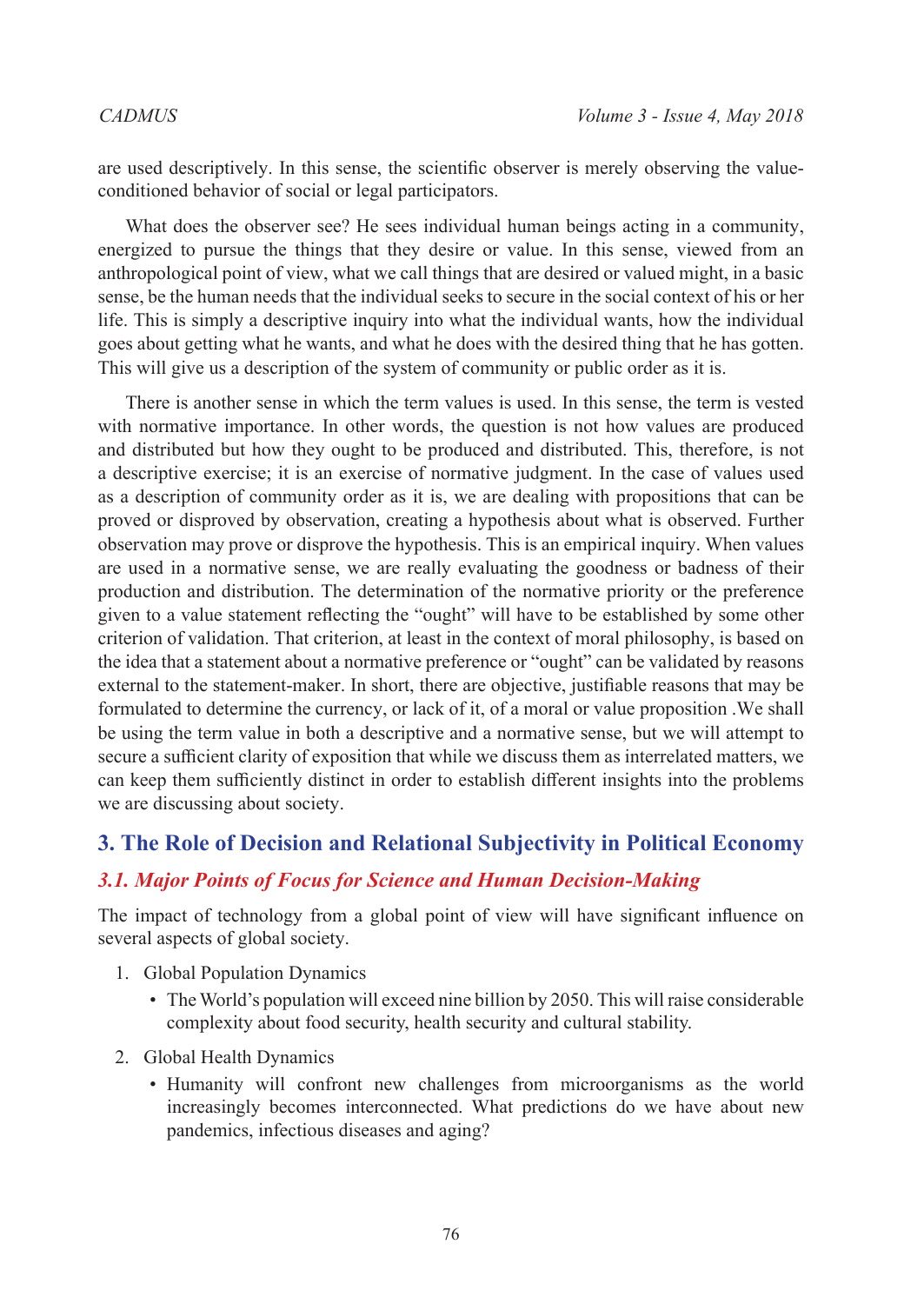- 3. The Global Position of Women
	- Women have not made significant advances in poorer countries. In wealthier countries, they have made exceptional strides. The position of women, technology and global equality is critical.
- 4. Interpersonal Collaboration
	- The revolution in social media intensifies communication, opens up opportunities for collective intelligence, and opportunities for anti-social terrorists. How this will evolve is a significant technological challenge.
- 5. The expanding horizons in a contracting world implicates the death of cultural distance
	- Cultural integration includes the cinema, the changing music industry, the art market, and the universalization of languages.
- 6. Spiritual Consciousness
	- Today, there exists a rising level of religious affiliations and a rising level of atheists and agnostics. How will technology impact on these matters?
- 7. Ecological Consciousness
	- This matter involves the real danger of climate change and whether agreements on paper will result in an operational code that ignores these warnings and continues to pollute the air with carbon dioxide.
- 8. The Global War System
	- How do we strengthen the framework for collaboration for global peace and security? How can technology help in this regard?
- 9. Democracy, Rule of Law, and Governance
	- It may be that those states that are democratic will become more democratic, while other states who aspire to democracy will see democracy shrink. How do we strengthen the global rule of law?
- 10. The Global Economic Sphere
	- By 2050, China's GDP will be eighty percent more than the United States' and other members of the G7 will be surpassed by India, Brazil, Indonesia and Mexico GDP-wise, though it is not the best indicator to measure economic welfare. How to balance global growth as a form of collaboration and not conflict?
- 11. Unemployment, Inequality and Technological Change
	- As robotics replaces human labor, what policies do we have for a better distribution of the benefits of technology?
- 12. Knowledge and Progress
	- It is said that chemistry has exhausted itself and that the future now belongs to the science of biology. This science links up with nanoscience, information science, and *et cetera*.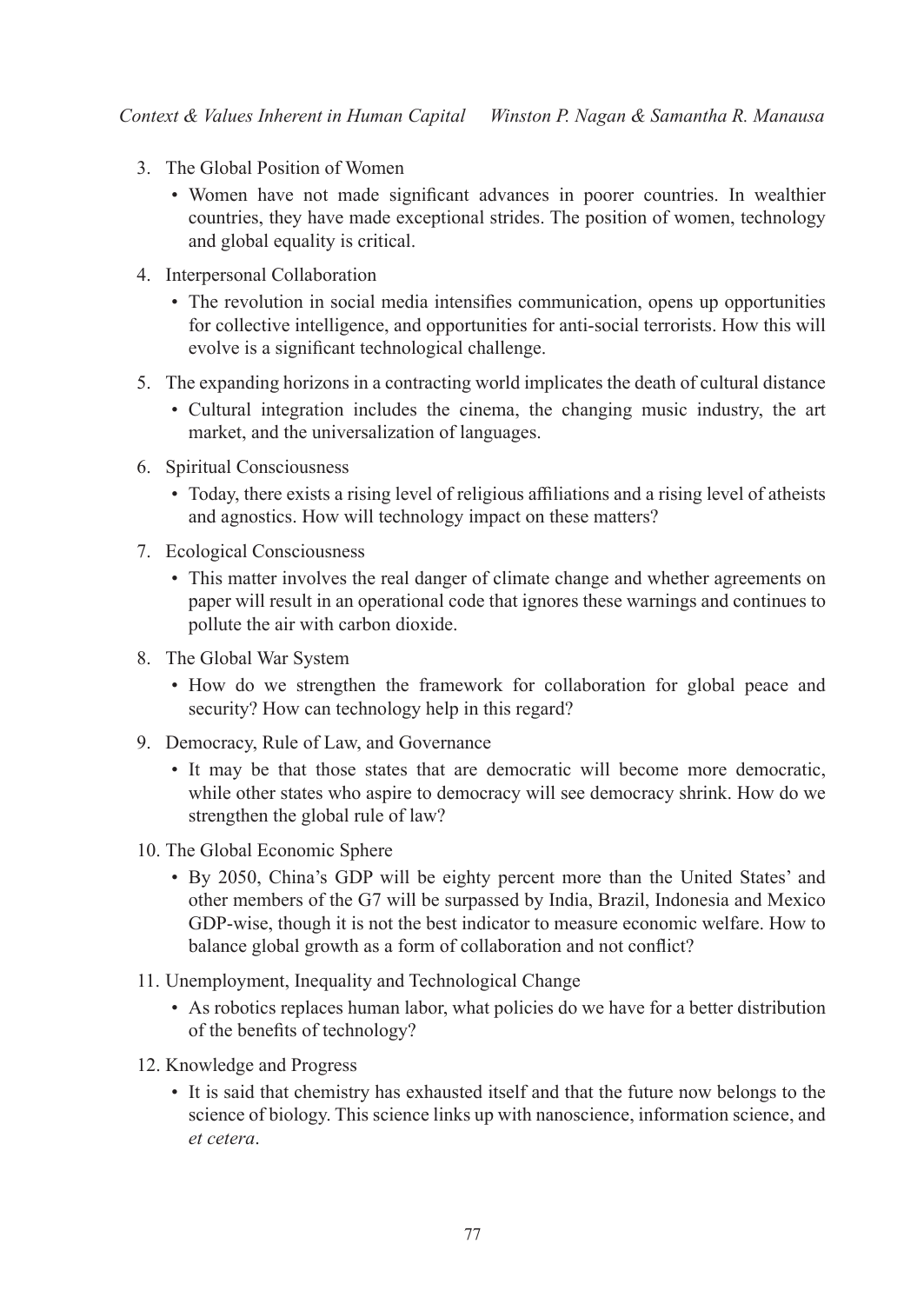- 13. Exploring Outer Space
	- Outer space represents a profound technological challenge for all mankind.
- 14. The Wave of Knowledge and the Internet
	- Storage and retrieval of knowledge are now revolutionary.
- 15. Telecoms and the Death of Distance
	- Mobile technology will bring us to a closer connectivity in all fields globally. How will this technology have an impact on the psychology of the human person?
- 16. The importance of technology and values to ensure that technology is a boon and not a curse to humankind.\*

Anthropological literature has given us a key to understanding life in a very elementary community. Life revolves around human beings and is energized to satisfy human needs. Anthropologists also identify the structures that emerge from society which are specialized in whatever degree of efficacy to facilitate securing those needs. When we map needs onto institutions, we emerge with a social process that is based on the interaction of energies directed at securing needs through institutions.† These institutions direct human energies, in some degree, to the satisfaction of those needs. We can now begin to identify basic human needs as the goods, services, honors, and gratifications that people in society desire or need. Moreover, we can classify these desires/needs in terms of the basic values that the individual social participant acts to secure for himself and those dependent on him. Thus, we may emerge with a model of social process in which human beings pursue values through institutions based on resources. Now, this is a purely descriptive inquiry, but it is possible to observe that the needs/values and the institutions specialized to secure them are, generally speaking, identifiable. What are these values and what are the institutions specialized to secure them in any social process?

# *3.2. The Human Perspective, Technology and Consciousness in the Evolution and Interdetermination of Values in the Human Social Process*

| <b>Values</b> | <b>Institutions</b>                        | <b>Situations</b> | <b>Outcomes</b> |
|---------------|--------------------------------------------|-------------------|-----------------|
| Power         | Governance – Political Parties             | Arena             | Decision        |
|               | Enlightenment   Universities - WAAS        | Forum             | Knowledge       |
| Wealth        | Corporations                               | Market            | Transaction     |
| Well-being    | Hospitals, Clinics                         | Habitat           | Vitality        |
| <b>Skill</b>  | Labor Unions, Professional<br>Organization | Shop              | Performance     |

<sup>\*</sup> Winston Nagan et al., *Human Rights and Dynamic Humanism*. Brill, 2017.

<sup>†</sup> Winston Nagan, "Configurative Jurisprudence and Contemporary Theories of Justice." *World Academy of Art and Science* [www.worldacademy.org/files/](www.worldacademy.org/files/iuc_sept2015/presentations/Contextual_Configurative_Jurisprudence_W.Nagan.pdf) [iuc\\_sept2015/presentations/Contextual\\_Configurative\\_Jurisprudence\\_W.Nagan.pdf](www.worldacademy.org/files/iuc_sept2015/presentations/Contextual_Configurative_Jurisprudence_W.Nagan.pdf)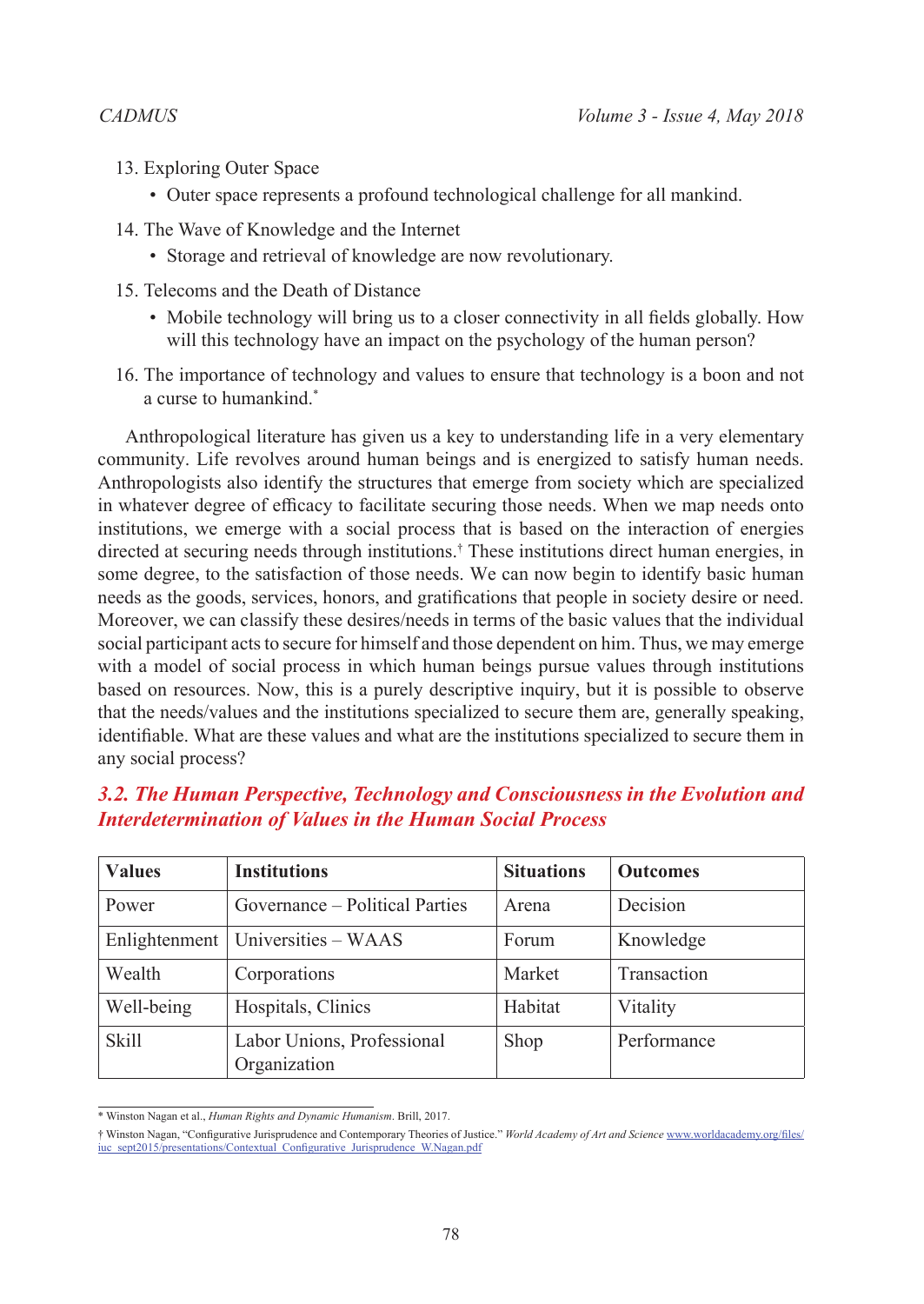| Affection  | Micro-social Units (Family)<br>Macro-social Units (Loyalty) | Circle                  | Cordiality, Positive<br>Sentiment, Patriotism |
|------------|-------------------------------------------------------------|-------------------------|-----------------------------------------------|
| Respect    | Social Class                                                | Stage                   | Prestige                                      |
| Rectitude  | Churches, Temples                                           | Court                   | Rightness                                     |
| Aesthetics | Museums, Monuments, Culture                                 | Creative<br>Orientation | Symbols of Cultural<br>Beauty and Aspiration* |

In this representation, values and institutions are represented descriptively in order to describe the system of community order as it is. It should, however, be understood that the social process of the community is a dynamic process in which there is an energy flow between the participators, the values, the institutions, and the results. Some of the results are generative of conflict. Other results are generative of the success of institutions functioning optimally. What is important is that social process is a generator of problems, and these problems are about the acquisition and distribution of values. This means that the dynamism of society requires a decision process that is frequently challenged to produce a solution to the problems of value conflict, value deprivation, or value over-indulgence. Thus, the community response to the problems that values pose for community order invariably must implicate a normative dimension about the optimal allocation of values in society. Indeed, some political scientists describe political science as concerned with the authoritative allocation of values in society.

In reviewing this map of values and institutions of social process, it is important to keep in mind that it is the human perspective that gives meaning and life to the values and institutions in society. The human perspective comes with the perspective of identity, egodemands, and the value ideals of expectation. These perspectives are driven by deep drivers for self-actualization, self-realization, and psycho-social fulfillment. In this sense, the private motives of personality, even when displaced on public objects and rationalized in the public interests, still represent an underlying force that moves the personality in all social relations. This underlying force may be the force of self-affirmation for self-determination and is the most foundational energizer of the demand for human rights and dignity. The relationship between personality and value achievement may itself generate a sense of inner-fulfillment, which, in turn, becomes the driver of still greater levels of value creation and achievement.

# **4. Clarification of Value-Institutional Systems for New Economic Theory**

# *4.1. Consciousness and Technology in the Identification and Allocation of Values in Society*

The problem of the allocation of values implicates the idea that there may be different standards which justify one form of allocation over another. Historically, at least in law, there has been an assumption that legal interventions are meant to discriminate between the

<sup>\*</sup> Winston Nagan, "Configurative Jurisprudence and Contemporary Theories of Justice."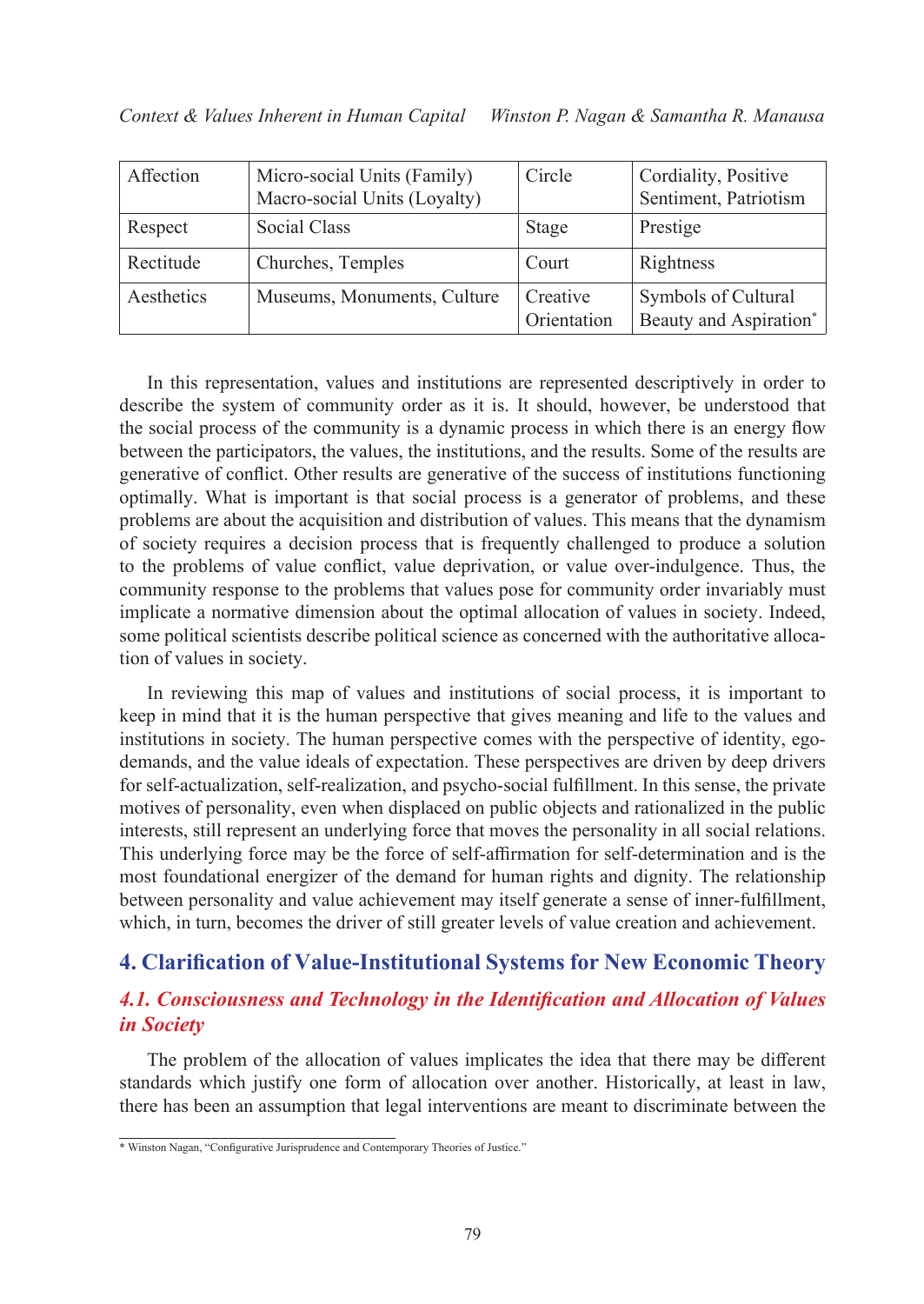claims for values that are just and those that are unjust. It is this challenge that has given rise to the great traditions of jurisprudence and, most importantly, the jurisprudence of natural law. Natural law, however, could only generate procedures, not substantive rules, to facilitate the use of right reason in the resolution of value conflicts. Two of the most enduring of these natural law-based rules have survived and are essentially matters of procedural justice: *audi alteram partem* [the obligation to hear both sides] and *nemo iudex in causa sua* [no one should be a judge in his own case]. However, we had to await the aftermath of the tragedy of the Second World War before we got a kind of official code of natural law in the form of the Universal Declaration of Human Rights. Although couched in the form of rights, the Declaration may be reduced to nine fundamental value-needs categories.<sup>14,15</sup>

The adoption of a code of moral priority, intended to bind all participants in the international system, limited the speculation about the role of values in the social process. Although most intellectual and scholastic speculation stresses the notion that values are somewhat opaque, difficult to distill, and even more difficult to clarify, the adoption of the United Nations Charter has served as a political impetus for the development and clarification of values. As a starting point, therefore, we may reduce the Charter [a legally binding instrument of global salience] into several comprehensible and clearly articulated keynote precepts. We list them as follows:

# *4.2. Global Values, the UN Charter: the Normative Value Guidance for Science, Technology and Society*

- 1. The Charter's authority is rooted in the perspectives of all members of the global community, i.e. the people. This is indicated by the words, '[W]e, the peoples of the United Nations.' Thus, the authority for the international rule of law, and its power to review and supervise important global matters, is an authority not rooted in abstractions like 'sovereignty,' 'elite,' or 'ruling class' but in the actual perspectives of the people of the world community. This means that the peoples' goals, expressed through appropriate forum (including the United Nations, governments and public opinion), are critical indicators of the principle of international authority and the dictates of public conscience.
- 2. The Charter embraces the high purpose of saving succeeding generations from the scourge of war. When this precept is seen in the light of organized crime syndicates' involvement in the illicit shipment of arms, the possibility that they might have access to nuclear weapons technologies, and chemical and biological weapons, the reference to 'war' in this precept must be construed to enhance the principle of international security for all in the broadest sense.
- 3. The Charter references the 'dignity and worth of the human person'. The eradication of millions of human beings with a single nuclear weapon or policies or practices of ethnic cleansing, genocide and mass murder hardly value the dignity or worth of the human person. What is of cardinal legal, political, and moral import is the idea that international law based on the law of the charter be interpreted to enhance the dignity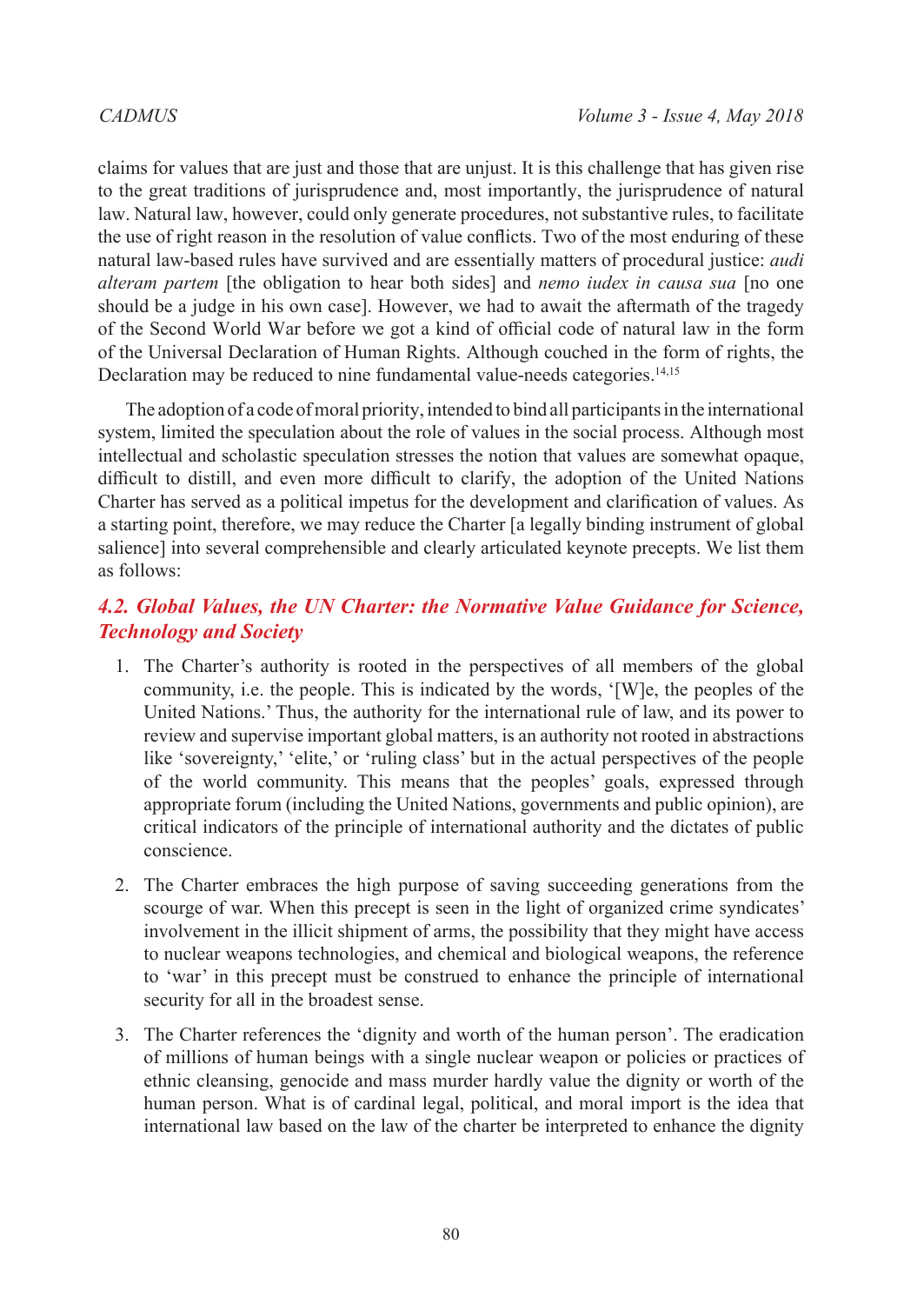and worth of all peoples and individuals, rather than be complicit in the destruction of the core values of human dignity.

- 4. The Preamble is emphatically anti-imperialist. It holds that the equal rights of all nations must be respected. Principles such as non-intervention, respect for sovereignty, including political-independence and territorial integrity, are also issues that remain under constant threat of penetration by alienated terrorists or organized crime cartels.
- 5. The Preamble refers to the obligation to respect international law (this effectually means the rule of law) based only on treaty commitments but also on 'other sources of international law'. These other sources of law include values, which complement efforts to promote ethical precepts built into expectations of the universal ideals of morality.
- 6. The Preamble contains a deeply rooted expectation of progress, improved standards of living, and enhanced domains of freedom and equality for all human beings on the planet.

Based on the keynote precepts in the UN Charter, the world community also adopted an International Bill of Rights. The central challenge to a scholastic understanding of the International Bill of Rights is the need to clarify and distill its basic, underlying values. It may now be with confidence stated that we can distill at least nine functional values that underlie the entire international bill of rights. In a general sense, these rights, when considered collectively, represent the integrated, supreme universal value of human dignity. The central challenge then, is that those charged with decision-making responsibility must prescribe and apply a multitude of values in concrete instances and hope that their choices contribute to the enhancement of human dignity and do not, in fact, disparage it. At an abstract philosophical level, distinguished philosophers such as Sir Isaiah Berlin have maintained that it is futile to attempt to integrate these values with the abstract principle of human dignity because fundamentally, these values are incommensurable.<sup>16</sup> Not everyone agrees with this.

Specialists in decision and policy acknowledge that human dignity based on universal respect represents a cluster of complex values and value-processes. Therefore, the challenge requires that ostensibly conflicting values be subject to a deeper level of contextualized social insight and a complete sensitivity to interdisciplinary knowledge, procedures, and insights. Thus, decisions in these contexts are challenged with the task of broader methods of cognition and a better understanding of abstract formulations of value judgments. Disciplined intellectual procedures have been developed to provide better guidance in particular instances of choice to approximate the application and integration of values in terms of the human dignity postulate. Does the ethic of universal respect and human dignity demand absolute, universal compliance at the expense of other universally accepted values? Ensuring that the values of respect, democratic entitlement, and humanitarian law standards are honored requires fine-tuned analysis and great subtlety in the structure and process of decisional interventions. Rules of construction and 'interpretation' are painfully worked out, which hold, for example, that even if a peremptory principle (*jus cogens*) of international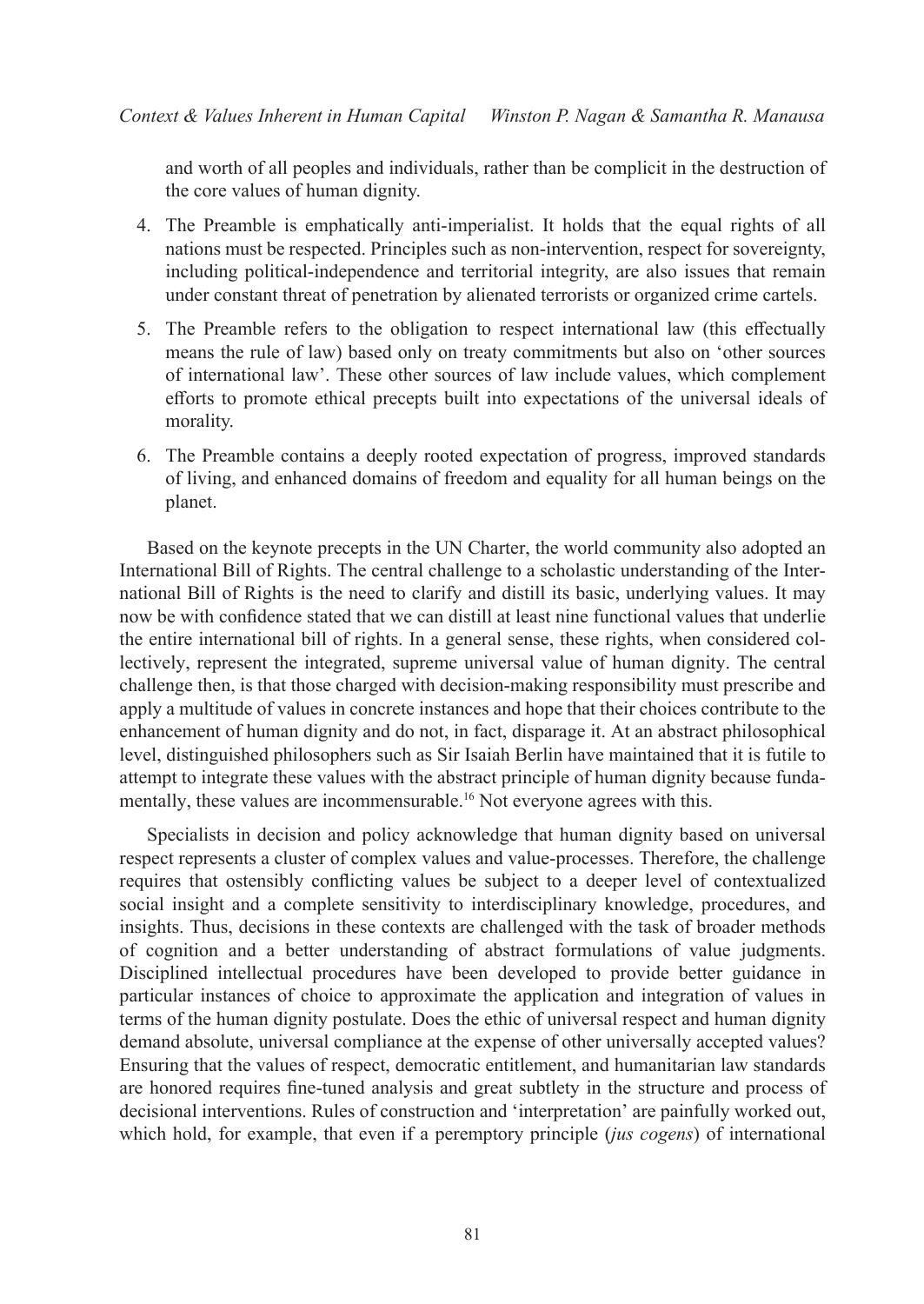law embodies an obligation *erga omnes* (towards all). It should be evaluated, appraised, and construed to enhance rather than disparage similar rights, which may also have to be accommodated. The currency behind the universal ethic of essential dignity and respect is that it provides practical decision-makers with goals, objectives, and working standards that permit the transformation of law and practice into a greater and more explicit approximation of the basic goals and standards built into the UN Charter system itself. This prescribes a public order committed to universal peace and dignity for the people of the entire earth-space community.

# **5. New Economic Theory and Global Governance**

### *5.1. Global Values, Scientific Responsibility & the Perspective of Global Governance*

#### **5.1.1. Technological Consciousness, Values and Public Order**

It is useful to approach the questions of value in terms of the nature of the public order that the rule of law system seeks to promote and defend. The system of public order secures the complex values that it is committed to defend by making an essential distinction between the minimum-order aspects and the optimum-order aspects of the system of public order.

#### **5.1.2. Consciousness, Values and the Minimum Order**

The problem of scientific responsibility, values and the prospect of at least realizing a system of minimum order in the global governance of humanity now represent a critical challenge for scientific consciousness. We may understand the relationship between community, minimum order and values by imagining a society without an expectation that agreements and exchanges made in good faith and according to law will be honored, that wrongs (delicts) inflicted upon innocent parties will be compensated, that basic interests and expectations of entitlement [as in fundamental norms of right and wrong] shall be sanctioned by a collective community response, or that basic structures of governance and administration will respect the rules of natural justice such as *nemo judex in sua causa* or *audi alteram partem*, and will in general constrain the abuse of power and thus the prospect of caprice and arbitrariness in governance. The necessity of minimum order in a comparative, cross-cultural, historic reality is that human beings interact within and without community lines. In doing so, they commit wrongs intentionally or unintentionally, they require some security over their possessions and entitlements, and their systems of governance aspire invariably to constrain the impulse for abusing power. These are the minimum values of social coexistence. It is in this sense that law as minimum order confronts the idea of justice and potentiality.

It is commonly thought that minimum order is a critical, but not absolute condition of a more just, more decent, more optimistic human prospect. The rule of law precept is uncontroversial in the sense of minimum order and its 'boundaries'. Peace, security, and minimal standards of human rights are reflections of these values in international, constitutional, and municipal law. Fundamentally, the quest for the maintenance of a minimum order in society would appear to be an essential condition for the individual or aggregate of individuals to evolve toward a social process that maximizes value production and distribution. It is possible to see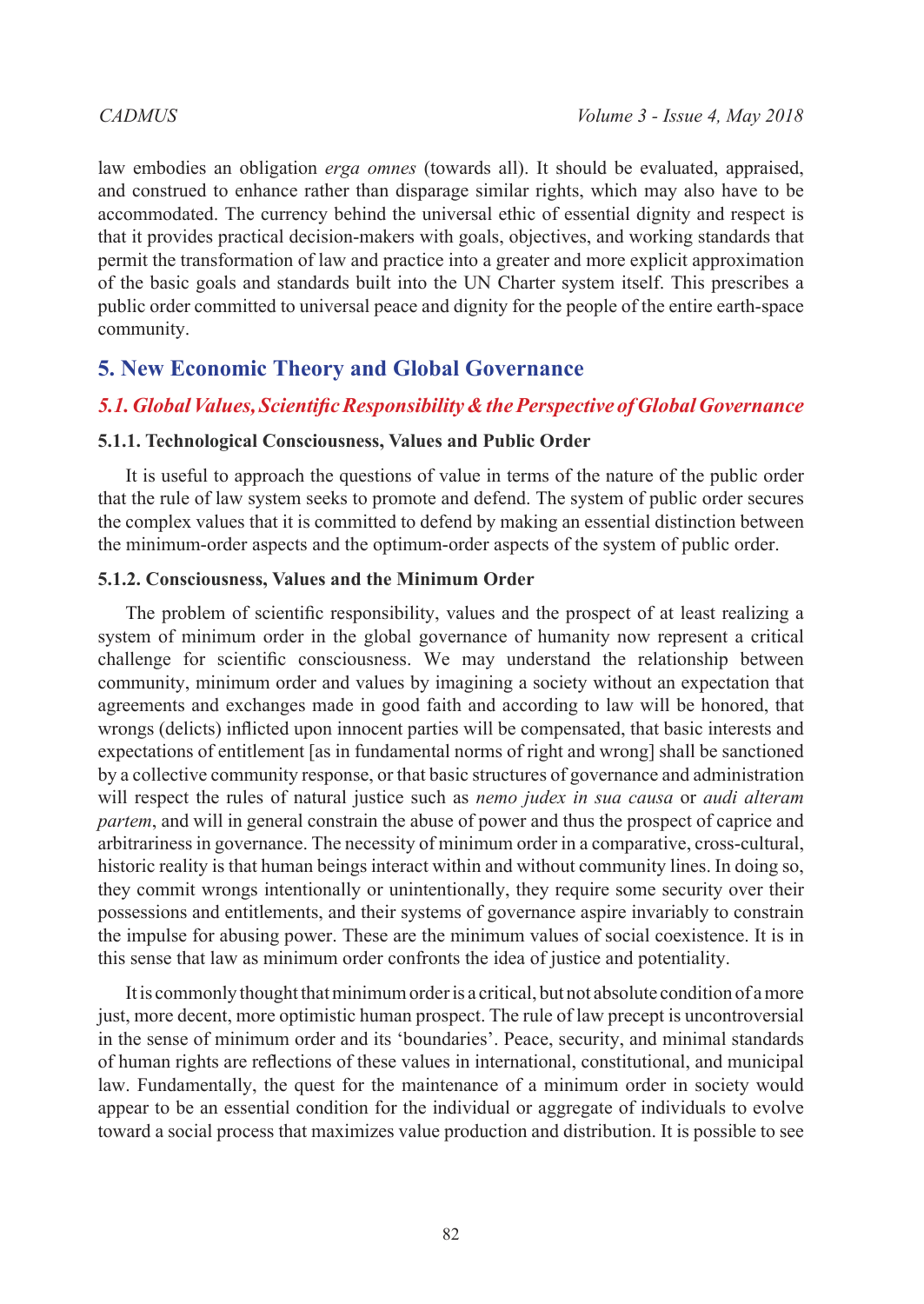in this an evolutionary idea of progressive change relating to the production and distribution, optimally for all social participants. It is imperative that in the education of scientists and technology innovators, their sense of social responsibility is at least minimally influenced by the global values of a minimum sustainable system of world order.

#### **5.1.3. Technological Consciousness, Values and the Optimum Order**

This challenge to the public order raises the question of the production and the distribution of values beyond the minimum for social coexistence. This is an insight that is more challenging to the question of scientific responsibility and the values that ought to guide it. Clearly, a great deal of science will have an imprint that goes beyond minimum order and will be let loose in the domain of optimal possibilities and prospects. Here, it is critically important that value clarification be a component of the definition of scientific social responsibility. This is the challenge of the unequal distribution of opportunities or results. Human beings exist not only spatially, but also in terms of the duration of time and events. There is hopefully a tomorrow, a next week, next month, next year, and next century. Human beings, such as scientists, are also transformative agents who make things happen, and in doing so, underline the question embedded in the nature of law and community that we can change things for better or worse, for the common good or the special interests, for the sense of expanding human dignity or the prospect of a negative utopia, the rule of human indignity. This is a critical challenge for scientific consciousness.

The central challenge for values posed by the optimum order precept is the problem of the procedures and methods for producing values as well as the procedures, methods and normative ideas about the fair distribution of the values that are produced in society. At the back of the concern for human values is the belief in human capacity for the essential, energized generation of value at every level of the social process and the human resource as a producer of ideas, insights, and values of exponential salience. At the back of the human dignity idea is the belief that widespread human dignity flourishes when the dignity of the individual flourishes and reproduces values of exponential importance for the common interest of all. Fellows of the Academy have suggested that the nine values embedded in the International Bill of Rights [power, wealth, respect, rectitude, enlightenment, skill, affection, health and well-being, and aesthetics] are the key to the notion of a public order of human dignity. They postulate that the maximal production and distribution of these values on a universal basis is the key to improving the human prospect and approximating a public order of human dignity. This means that the prescription, application, and enforcement of the fundamental values behind human rights remain a major professional challenge for the global processes of governance charged with the defense of global public order.

We may conclude that value needs are a condition and a consequence of focusing and directing the energy of the human perspective into concrete operations that establish institutions concentrated and specialized to value realization. In this sense, values and needs are incentives that generate a self-directed force, which ultimately evolves into institutions of effective power crucial to the allocation of values. It is possible to see these generalizations in the evolution of the sovereign authority of the nation-state and its own evolution from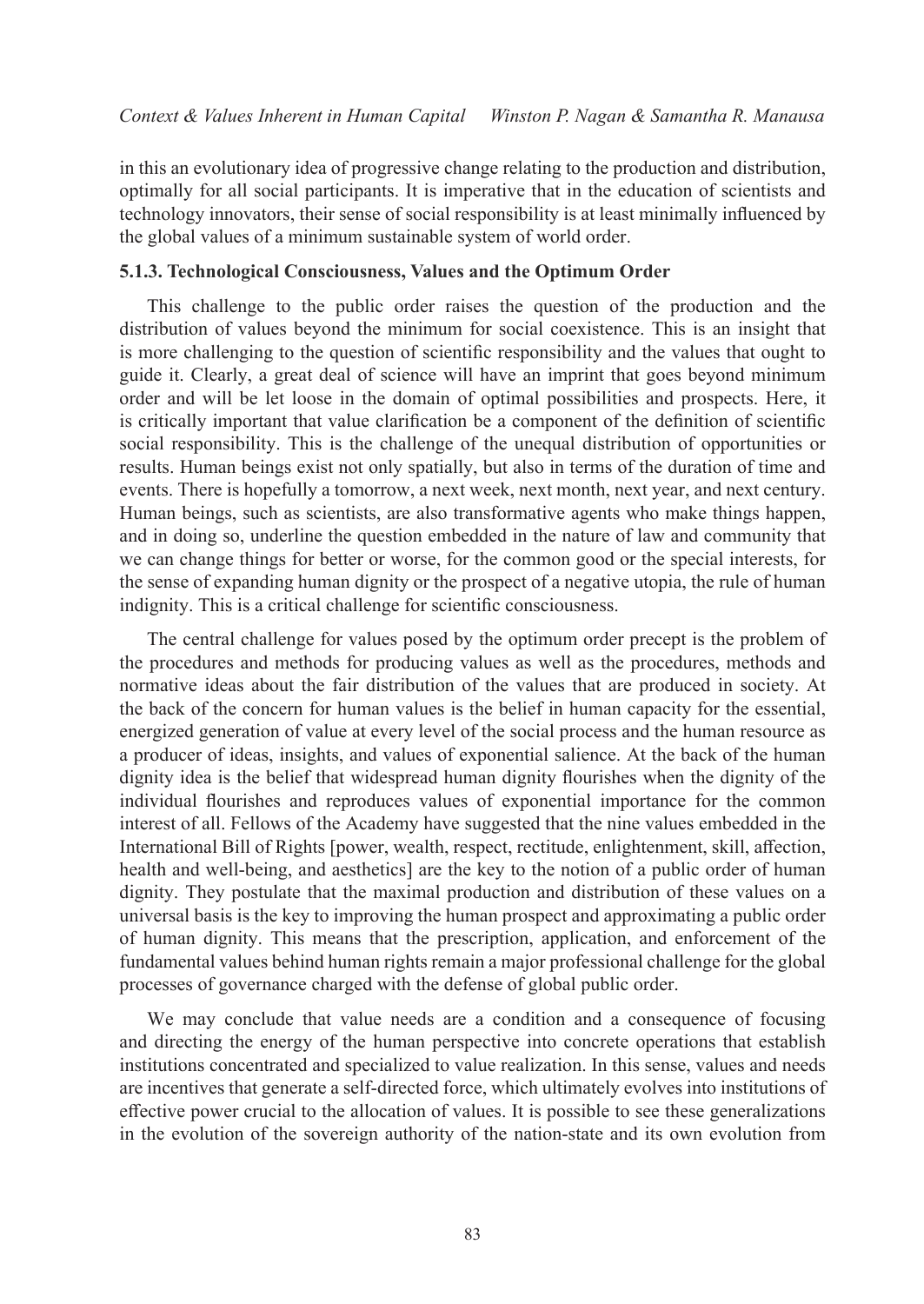state absolutism to sovereignty rooted in people's expectations. Another insight of this model is found in the notion that the power process itself is energized by human expectations, especially expectations of demand. Without demanding or claiming an aspect of social power, society would be static. Thus, we see in the power process, the social activist.

In the United States, Rosa Parks resented segregation in public transportation, so she staked a claim to repudiate racial discrimination in public transportation. Gandhi was thrown off a train in South Africa because he was not white. He initiated a claim to challenge the power of the state to impose unjust discriminatory laws. His challenges to the power process brought him to India as a leader of the Indian Independence Movement. Nelson Mandela challenged apartheid and indicated in open court that he was committed to human dignity and democracy and that these ideals were ones that he was prepared to die for. Therefore, it is important that we have a clear understanding of the process of effective power, and what the limits and strategies are of mobilizing bases of power, to effect meaningful social change. It is quite obvious that scientific consciousness, driven by a commitment to scientific social responsibility, will have to carry a significant level of commitment in utilizing social power so that the results of technology serve human purposes that are constructive and avoid those that are destructive. As Einstein suggested, the development of science and technology should be a blessing and not a curse on humankind.

From the perspective of science, consciousness and value the following framework is provided as value-conditioned guidance for the technological innovators of our time and the immediate future.

# **6. Conclusion: Value Frameworks to Guide Scientific Consciousness, Social Responsibility and New Economic Theory**

- 1. *The value of life:* This is centrally valued human subjectivity. It is referred to not in the "pro-life" sense (that a pregnant woman must bear a child), but in the Bill of Rights sense (that a person has the right to personhood and autonomy). The value of life, therefore, includes the respect and deference given to the individual in the global community.
- 2. *The status of the value of power and security:* Should it be narrowly or widely shared? Is the common interest of all honored in a system that seeks to secure the widest possible participation in all key areas the power process? One of the central values identified in the Atlantic Charter was the freedom from fear. This concern for freedom has evolved so that today no one denies that there is a critical interdependence between the concept of peace as a human right and all the other values in the UDHR. Peace and security might well be included under the functional category of power. However, peace is recognized as a complex peremptory component of the human rights value system. It is of value to again recognize that there are complex ways in which all human rights values have an influence on peace and security, recognizing as well that peace and security at all levels are critical conditions for the effective mobilization of human rights values.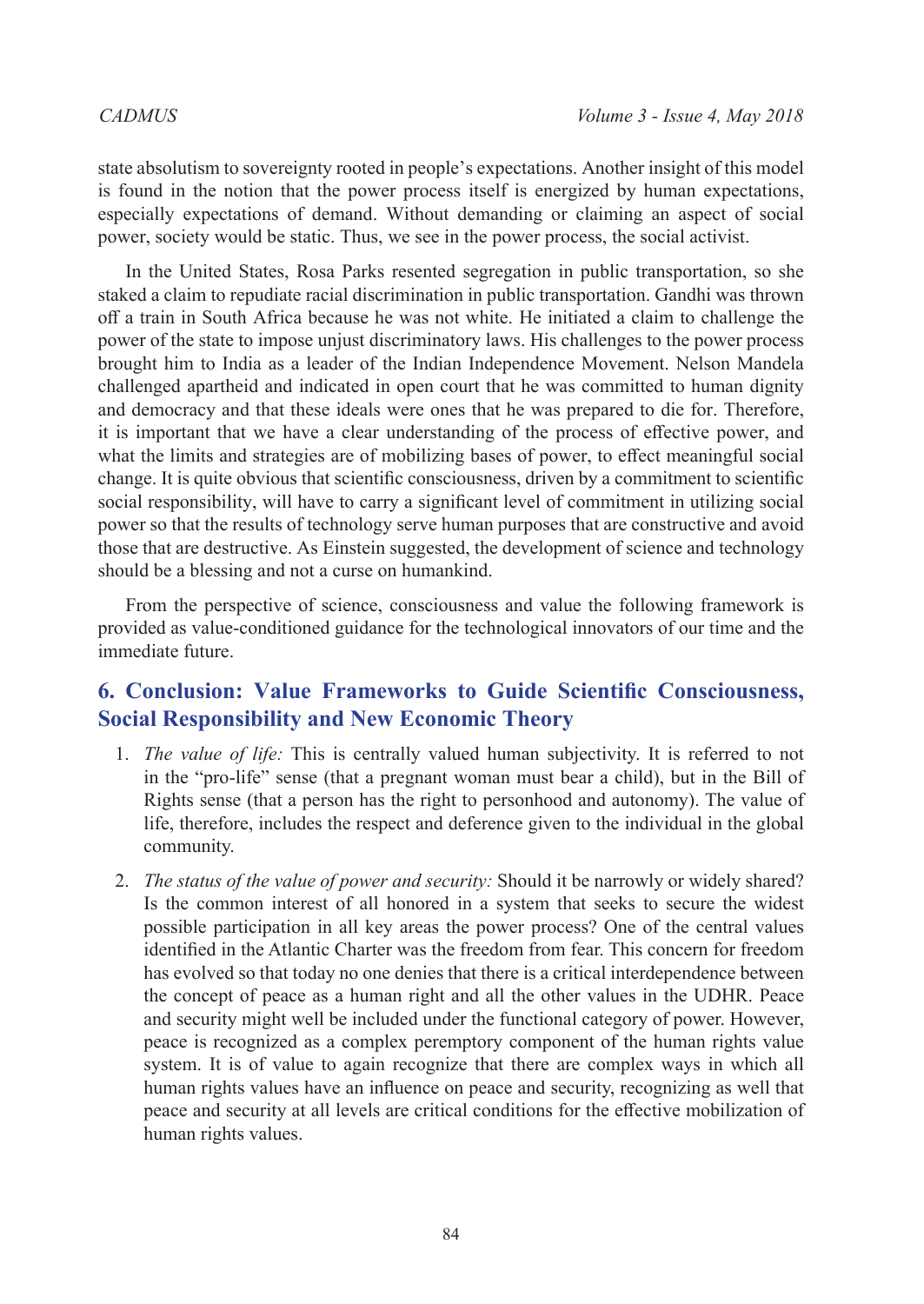A central aspect of the values of peace and security relates to the connection between the mobilizing force of strategy for the realization of human rights goals and the realization of these goals themselves. For example, is it appropriate to deploy violent strategies of action to achieve human rights objectives? Is it appropriate to disengage the value discourse involving strategy and struggle on the one hand and idealistic value objectives on the other hand? Gandhi, for one, insisted that the morality of struggle was even more important than the morality of distant idealistic objectives. Indeed, he also insisted that a disconnection between struggle, strategy, and goals was morally indefensible.

- 3. *The status and value of economic and wealth processes:* Is the common interest of all better secured by optimizing the capacity to produce and distribute wealth or the opposite?
- 4. *The status and value of respect and equalitarian values:* Should invidious discrimination be fully prohibited (covering all areas of race, gender, alienage, etc.)? Can equality be meaningful if it is only a formal, juridical idea without regard to the legacy of exploitation, repression, and discrimination?
- 5. *The status and value of educational and enlightened values:* Should these values be widely produced and distributed or narrowly experienced? In the context of science, the critical value that secures scientific innovation and the liberation of scientific consciousness is the freedom of inquiry. The challenge posed by dramatic technological innovation is that further scientific consciousness will generate an internal process focused on scientific responsibility and a deeper sense of the value implications and consequences of technological innovation. The problem with regulating science is the problem that it will be regulated by a politically ignorant constituency, who may seek to appropriate technology with selfish special interests.
- 6. *The status and value of skill and labor values*: The centrality of labor and skills values to the human condition indicates that these are central and fundamental values implicated in the rights and expectations of those who seek to create and sustain these rights and labor values. Should these rights and expectations be widely shaped or narrowly shared?
- 7. *The status and value of health and well-being values:* The delivery of reasonably formulated and accessible healthcare and social services to all is now widely regarded as a crucial entitlement, if the most basic standards of decency in politics and society are valued. Today, unemployment aid, social security, Medicare, and other social services are considered crucial to a society that cares for its people.
- 8. *The status and value of the family and other affective values:* Because the family is the basis of collective existence and is central to the human rights of children, the public policies of a society that destroys family (and other affective ties) pose a problem for the wide generation of affective values including the loyalty values of patriotic deference.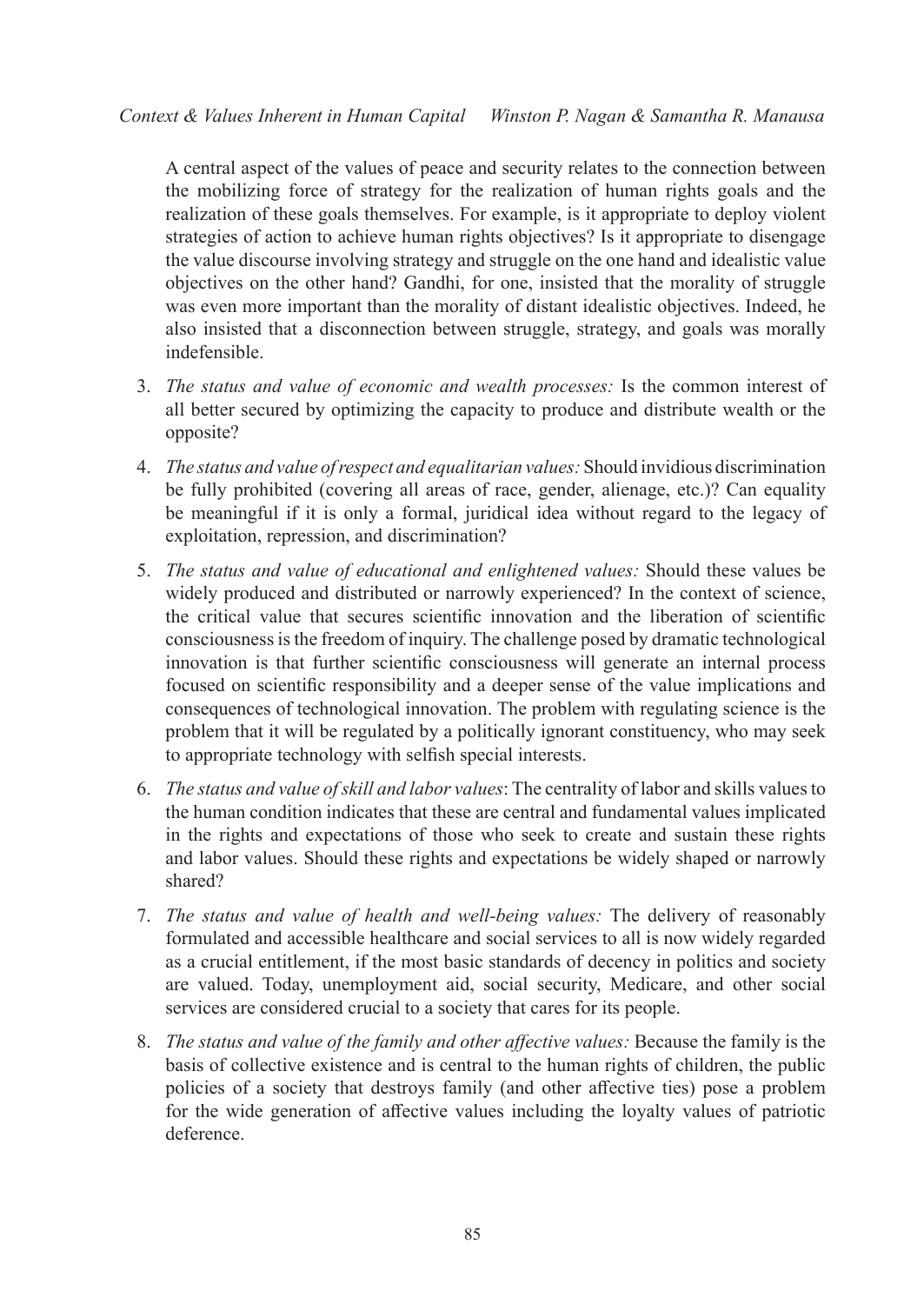9. *The status and value of moral experience and rectitude:* A system that endorses the centrality of moral experience to the legal and political culture and seeks to maximize the spiritual freedom of all is yet another of the central themes of the human rights.

How do we translate expectations of care or fundamental moral experience into the practical prescription of law and policy?

10. *The status and value of cultural and aesthetic experience:* The term "cultural" includes the concept of the aesthetic. In fact, the word "cultural" could encompass all the value preferences that we might extract from the UDHR. There is, however, a narrower meaning that the term culture might carry. That meaning ties in with the notion of human rights as also emblematic of the diversity of human experience, experience that reflects the cultural richness of humanity as a global community. There is great controversy about the issue of culture and tradition, culture and creativity of the present, culture and the elaboration of the aesthetic, which may capture and nurture the cultural narrative of creativity and beauty and may in fact be the critical psychological view of how the glue of social solidarity promotes creativity. The boundaries of this discourse are controversial.

Sensitive matters of sexual regulation which may differ widely may be justified by culture and yet here the culture of tradition may not be compatible with the culture and creativity of the present or the future in human rights terms. For example, female genital mutilation justified by cultural tradition is not justified by either religion or by the science of human sexuality. Human rights thus provide a process by which these boundaries may be appropriately protected and expanded according to the normative challenges of human dignity. The current discourse often suggests that universality trumps cultural relativity or vice versa. This is not necessarily helpful unless one sees these ideas as only the starting point for value clarification and application from a human rights perspective.

11. *The status and value of the eco-system:* Today, we recognize a complex right to a viable eco-system on what theorists have seen as Spaceship Earth. The values embedded in the protection and promotion of a healthy eco-system, are, like many other values, issues of complex interdependence and interdetermination. However, implicit at least, in the concern for the integrity of the eco-system is clearly the notion that there are no human rights if there is no environment in which human beings can survive and possibly even improve the human prospect. But this insight suggests an even higher level of moral consciousness in the sense that the eco-system (with its plant life and animals, wild and domesticated) is part of a complex cycle, in which human beings are both custodians and also utterly dependent as individuals and as society. This means that we now see in nature not something irresponsibly exploited and destroyed but central to our identity as a sentient species.

For all the vaunted technology of human progress and human egotism, no one has seen a dog, a cat or a rat or indeed the most elemental of recognizable life forms outside of this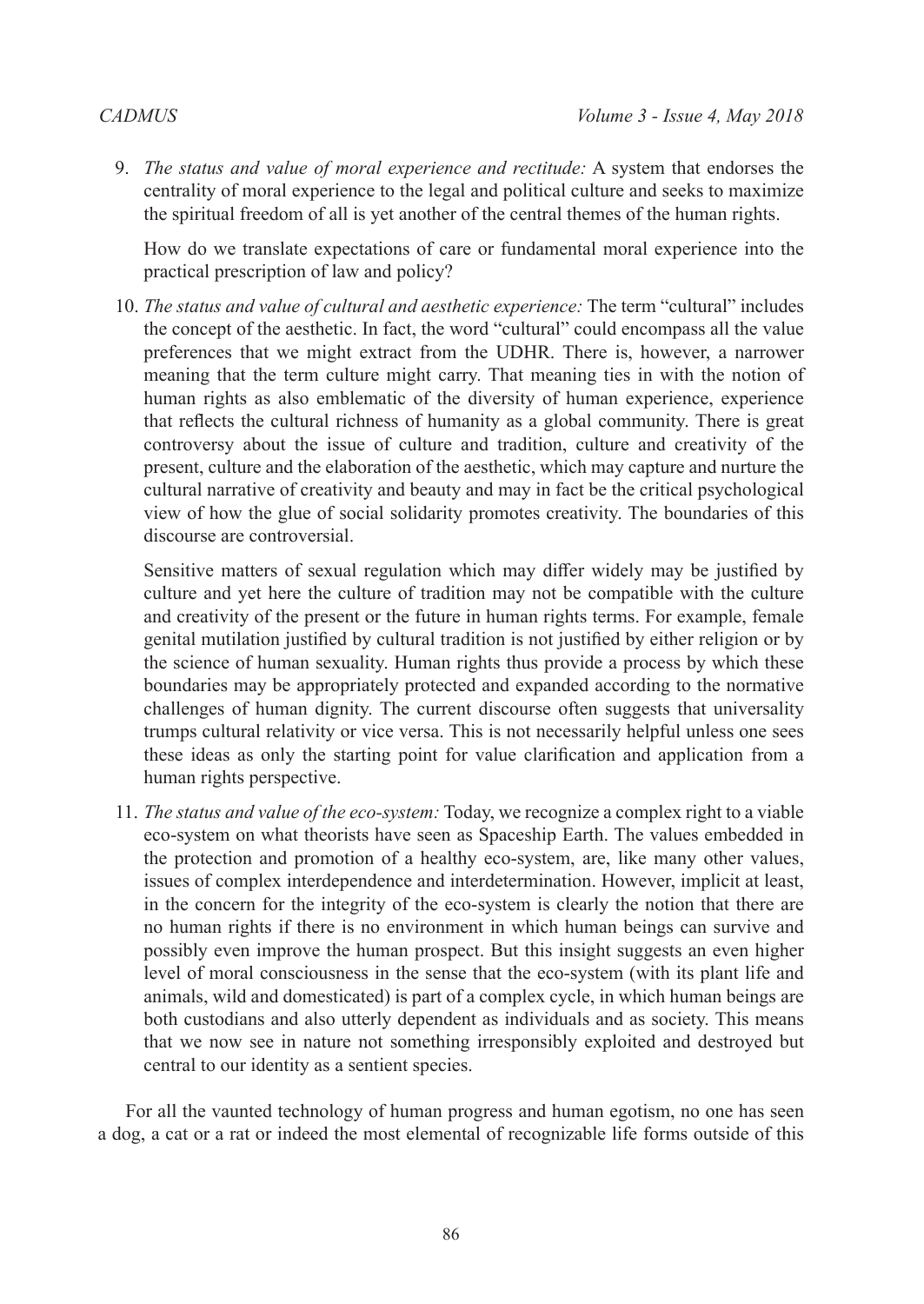lonely and unremarkable planet called Earth. Thus, as humanity, we now look at life even in its most humble forms as not only indispensable to the interconnected chain of life on this planet but we see in it something new and utterly connected to the very consciousness of being human and being alive. In short, we know that our dogs identify with us. We may now know those ordinary pets in terms of how they and all other living forms have shaped our identity both psychologically and physiologically.

*"Scientific leadership must be more articulate in the defense of the values that sustain a creative, dynamic and responsible scientific culture as an indispensable foundation for an improved world order based on human rights and human dignity."*

This paper has sought to clarify the salience of the difficult concept of technological and scientific consciousness, the importance of cultivating that consciousness not only in creative ways but in ways that are morally and ethically compelling. This means that consciousness should be alert to the dynamics of positive and negative sentiment in the shaping of the technological paradigm of the future. Even more importantly, it is crucial for scientific consciousness to self-regulate itself by being better informed about the values it seeks to promote and defend. Successful self-regulation of science avoids the danger of control and regulation by forces completely ignorant of the implications of science and technology. This means that scientific leadership must be more articulate in the defense of the values that sustain a creative, dynamic and responsible scientific culture as an indispensable foundation for an improved world order based on human rights and human dignity.\*

### *Authors Contact Information* **Winston P. Nagan** *– Email: [nagan@law.ufl.edu](mailto:nagan%40law.ufl.edu?subject=)* **Samantha R. Manausa** *– Email: [smanausa13@ufl.edu](mailto:smanausa13%40ufl.edu?subject=)*

# **Bibliography**

- 1. Bavor, Samuel. "Human Emotion Defines Reality and Shapes the World Around Us." *TrendinTech*, 2 May 2017, http:/[/trendintech.com/2017/05/02/human-emotion-defines-reality-and-shapes-the-world-around-us/](http://trendintech.com/2017/05/02/human-emotion-defines-reality-and-shapes-the-world-around-us/).
- 2. "Benefits & Risks of Artificial Intelligence." *Future of Life Institute*, http://[futureoflife.org/background/benefits-risks-of](https://futureoflife.org/background/benefits-risks-of-artificial-intelligence/)[artificial-intelligence/](https://futureoflife.org/background/benefits-risks-of-artificial-intelligence/).
- 3. Braden, Gregg. *The spontaneous healing of belief: Shattering the paradigm of false limits* (California: Hay House, 2008), 216.
- 4. Clark, Josh. "How Quantum Suicide Works." *HowStuffWorks Science*, HowStuffWorks, 12 Oct. 2007, [http://science.](https://science.howstuffworks.com/innovation/science-questions/quantum-suicide2.htm) [howstuffworks.com/innovation/science-questions/quantum-suicide2.htm](https://science.howstuffworks.com/innovation/science-questions/quantum-suicide2.htm).
- 5. MailOnline, Sara Malm for. "Satellite Images Suggest North Korea Is Expanding Its Nuclear Test Site as High Level of Activity Is Spotted after Last Launch." *Daily Mail Online*, Associated Newspapers, 12 Dec. 2017, [www.dailymail.co.uk/news/](http://www.dailymail.co.uk/news/article-5170761/Images-North-Korea-expanding-nuclear-test-site.html) [article-5170761/Images-North-Korea-expanding-nuclear-test-site.html](http://www.dailymail.co.uk/news/article-5170761/Images-North-Korea-expanding-nuclear-test-site.html).

<sup>\*</sup> The following essays explore important dimensions of New Economic Theory based on the salience of human and social capital: *Social Democratic Constitutionalism, New Economic Theory, and the Dangers of Neoliberalism's Attacks on Rational Government Regulation* by Winston P. Nagan and Craig Hammer; *Economy and Society: Strategies for a More Equal Distribution of Societal Power* by Erich Hoedl; *Transforming Education for a Transition into Human-centered Economy and Post-normal Times* by Elif Çepni. See [www.cadmusjournal.org](http://www.cadmusjournal.org)